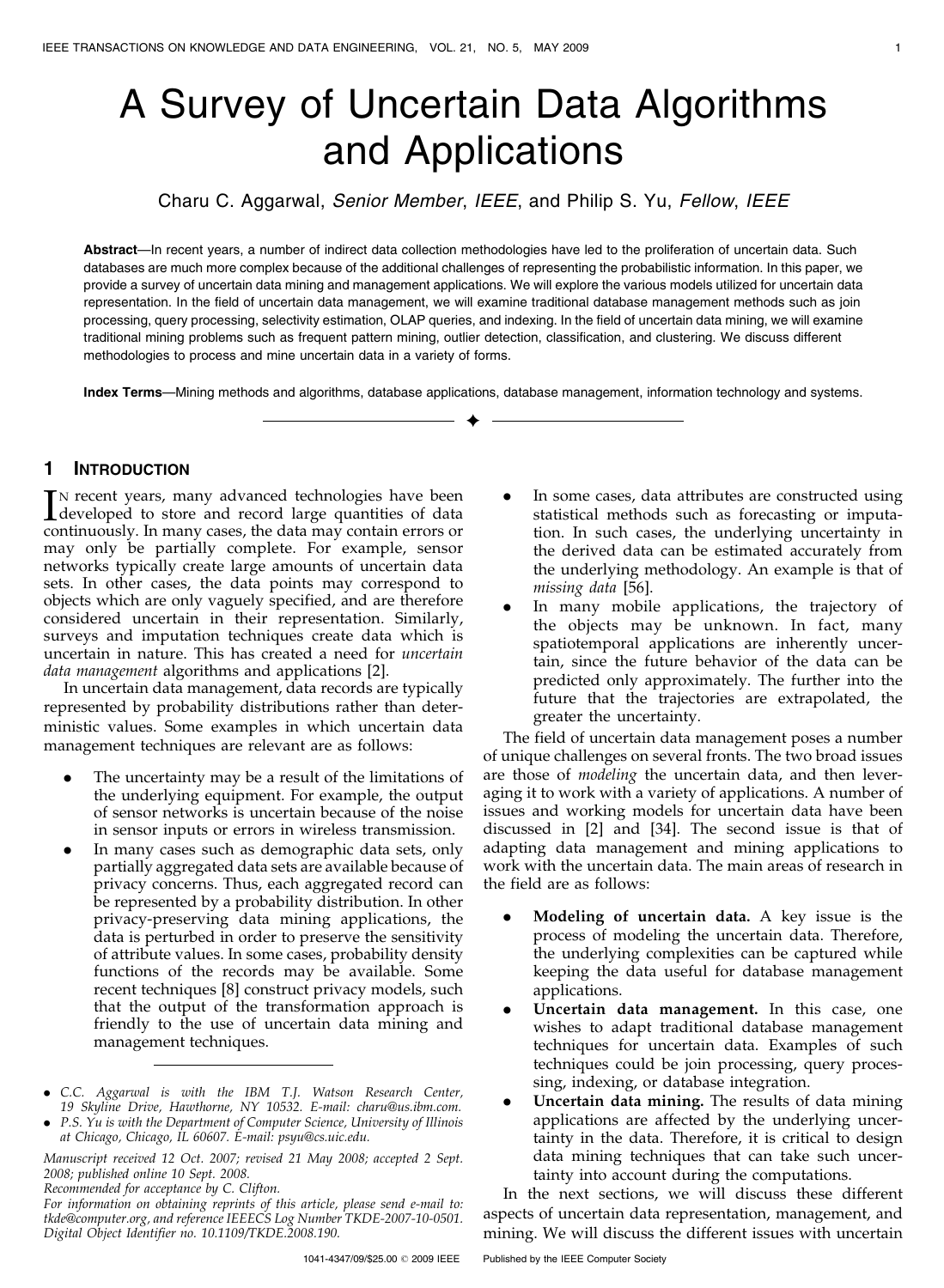data representation, and their corresponding effect on database applications. We will also survey a broad variety of database management and mining applications.

This paper is organized as follows: In Section 2, we will examine the issue of uncertain data representation and modeling. In Section 3, we will examine a number of data management algorithms for uncertain data. We specifically examine the problems of query processing, indexing, selectivity estimation, OLAP, and join processing. A number of mining algorithms for uncertain data are discussed in Section 4. We examine the clustering and classification problem as well as a general approach to mining uncertain data. Section 5 contains the conclusions and summary.

# 2 UNCERTAIN DATA REPRESENTATION AND MODELING

The problem of modeling uncertain data has been studied extensively in theliterature [1], [46], [45], [49], [72]. A database that provides incomplete information consists of a set of possible instances of the database. It is important to distinguish between incomplete databases and probabilistic data, since the latter is a more specific definition which creates database models with crisp probabilistic quantification.

### 2.1 Probabilistic Database Definitions

A probabilistic database is defined [45] as follows:

Definition 2.1. A probabilistic-information database is a finite probability space whose outcomes are all possible database instances consistent with a given schema. This can be represented as the pair  $(\mathcal{X}, p)$ , where X is a finite set of possible database instances consistent with a given schema, and  $p(I)$  is the probability associated with any instance  $I \in \mathcal{X}$ . We note that since  $p(\cdot)$  represents the probability vector over The note that since  $P(\cdot)$  represents the procedure that  $\sum_{I \in \mathcal{X}} p(I) = 1$ .

We note that the above representation is a formalism of the "possible worlds model" [1]. The direct specification of such databases is unrealistic, since an exponential number of instances would be needed to represent the table. Therefore, the natural solution is to use a variety of simplified models which can be easily used for data mining and data management purposes. We will discuss more on this issue slightly later.

Probabilistic ?-tables [41], [54] are a simple way of representing probabilistic data. In this case, one models the probability that a particular tuple is present in the database. Thus, the probability of a particular instantiation of the database can be defined as the product of the probabilities of the corresponding set of tuples to be present in the database with the product of the probabilities of the complementary set of tuples to be absent from the database.

A closely related probabilistic representation is that of probabilistic or-set tables. While the probabilistic ?-table is concerned with the presence or absence of a particular tuple, the p-or-set table is concerned with modeling the probabilistic behavior of each attribute for a tuple that is known to be present in the database. In this case, each attribute is represented as an "or" over various possibilities along with corresponding probability values. An instantiation of the database is constructed by picking each outcome for an attribute independently. The ProbView model presented in [54] is a kind of or-set table. The only significant difference is that the ProbView model uses confidence values instead of probabilities. Other interesting representations of probabilistic databases may be found in [45]. A number of interesting properties of such databases are also discussed in [41], [54], and [80].

# 2.2 Simplifying Assumptions in Practical Applications

The above definitions are fairly general formalisms for probabilistic data. In many practical applications, one may often work with simplifying assumptions on the underlying database. One such simplifying assumption is that the presence and absence of different tuples is probabilistically independent. In such a formalism, all possible probability distributions on possible worlds are not captured with the use of independent tuples. This is referred to as incompleteness. Furthermore, one needs to be careful in the application of such a formalism, since it may result in inconsistency. For example, in an uncertain spatiotemporal database with tuples representing object locations at different times, the locations of the objects need to be consistent. In any particular instantiation of the database, it is important that the same object not be in multiple localities at the same time. Therefore, if the database is represented in terms of positional tuples, one needs to check for consistency of tuples within a given temporal locality. Such restrictions are often represented by rules that enforce the relationships between the behavior of the different tuples.

Most data mining or query processing applications work with further simplifications. For example, attributeuncertainty models represent attributes by a discrete or continuous probability distribution, depending upon the data domain. Some applications [9] on continuous data may even work with statistical parameters such as the underlying variance of the corresponding attribute value. Thus, from an application point of view, the uncertainty may be represented in different ways, and it may not always conform to a database-centric view. Furthermore, uncertain databases are often designed with specific application goals in mind. Our discussions above can be summarized in terms of the major classes of uncertainty that most applications work with. Broadly, most applications work on two kinds of uncertainty: 1) **Existential uncertainty:** In this case, a tuple may or may not exist in the database, and the presence and absence of one tuple may affect the probability of the presence or absence of another tuple in the database. In some cases, the tuple independence assumption is used, according to which the probabilities of presence of the different tuples are independent of one another. Furthermore, there may be constraints that correspond to mutual exclusivity of certain tuples in the database. 2) Attribute level uncertainty: In this case, a number of tuples and their modeling have already been determined. The uncertainties of the individual attributes are modeled by a probability density function, or other statistical parameters such as the variance.

# 2.3 Recent Projects

A number of recent projects have designed uncertain databases around specific application requirements. For example, the Conquer project [3], [42] introduced query rewriting algorithms to extract clean and consistent answers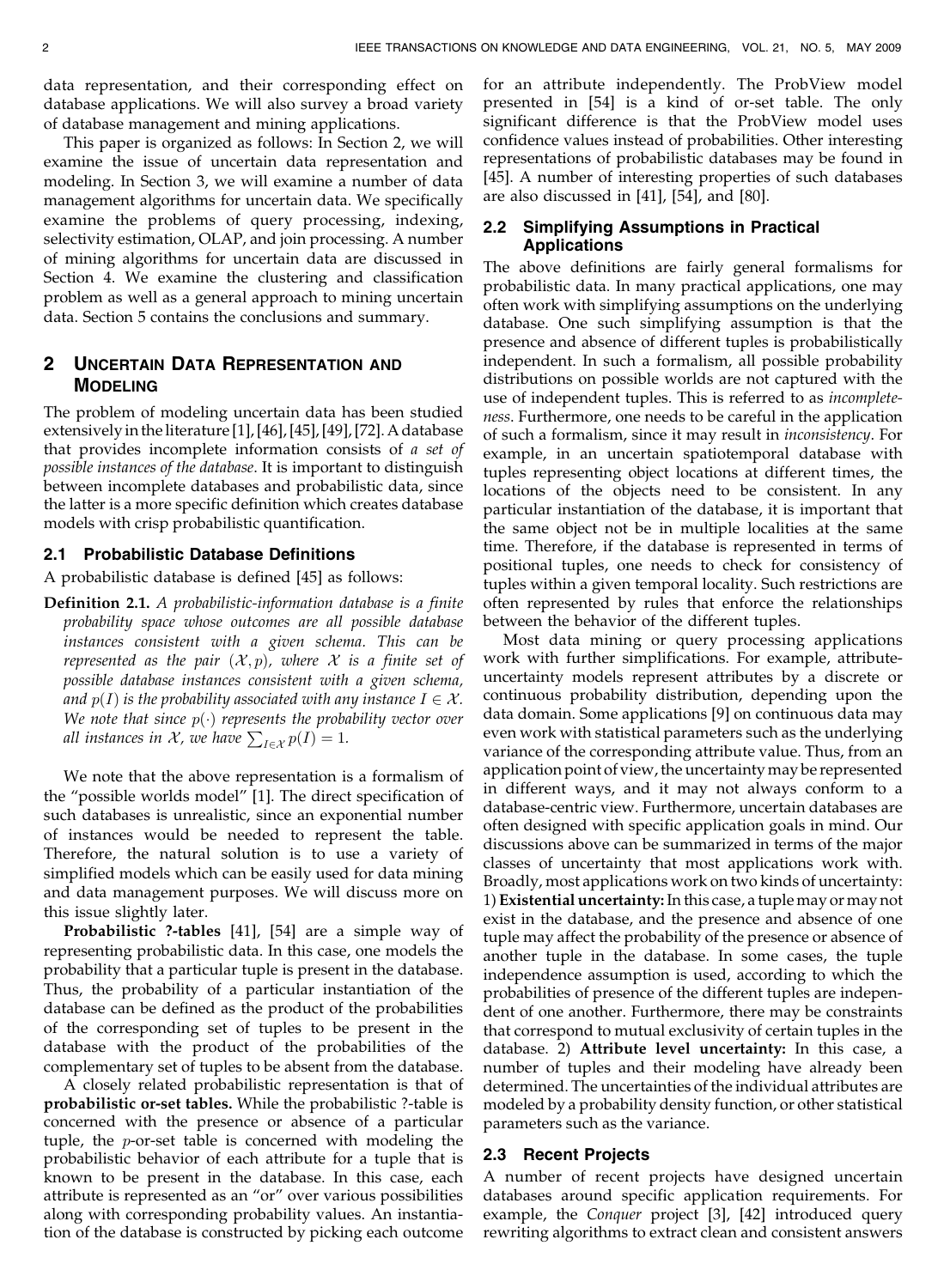from unclean data under possible worlds semantics.Methods are also proposed to derive probabilities of uncertain items. One of the key aspects of the Conquer project is that it permits real time and dynamic data cleaning in such a way that clean and consistent answers may be obtained for queries. Another example of such a database is the Orion project [25], [28] which presents query processing and indexing techniques in order to manage uncertainty over continuous intervals. Such application-specific databases are designed for their corresponding domain, and are not very effective in extracting information from "possible worlds" semantics.

A recent and interesting line of models for uncertain data is derived from the Trio project [16], [62], [34] at Stanford University. This work introduces the concept of Uncertainty-Lineage Database (ULDB), which is a database with both uncertainty and lineage. We note that the introduction of lineage as a first-class concept within the database is a novel concept which is useful in a variety of applications such as query processing. The basic idea in lineage is that the model keeps track of the sources from which the data was acquired and also keeps track of its influence in the database. Thus, database with lineage can link the query results (or the results from any potential application) to the source from which they were derived. The probabilistic influence of the data source on the final result is an important factor which should be accounted for in data management applications. Thus, data (or results) which are found to be unreliable are discarded.

Finally, a recent effort is the MayBMS project [4], [5], [6] at Cornell University. One advantage of this system is that it fits seamlessly into modern database systems. For example, this approach has a powerful query language which was built on top of PostgreSQL. Another unique feature of the system is that it uses the concept of U-relations in order to maximize space-efficiency. Space-efficiency is a critical feature in uncertain database systems, since the uncertainty results in considerable expansion of the underlying database representation. Details of the most recent approach may be found in [6].

# 2.4 Extensions to Semistructured and XML Data

Recently, uncertain data models have also been extended to semistructured and XML data. Some of the earliest work on probabilistic semistructured data may be found in [66]. XML data poses numerous unique challenges. Since XML is structured, the probabilities need to be assigned to the structural components such as nodes and links. Furthermore, element probabilities could occur at multiple levels and nested probabilities within a subtree must be considered. Furthermore, incomplete data should be handled gracefully since one may not insist on having complete probability distributions. In order to handle the issue that there can be nesting of XML elements, probabilities are associated with the attribute values of elements in an indirect way. The approach is to modify the schema in XML so as to make any attribute into a subelement. Thus, these new elements can be handled by the probabilistic system. Another unique issue in the case of XML data is that the probabilities in an ancestordescendent chain are related probabilistically.

In the most general case, this can lead to issues of computational intractability. The approach in [66] is to model some classes of dependence (e.g., mutual exclusion) which are useful and efficient to model. The work in [66] also designs techniques for a restricted class of queries on the data. Another interesting approach to probabilistic XML data construction has been discussed in [50]. In this technique, probabilistic XML trees are constructed in order to model the structural behavior of the data. The uncertainty in a probabilistic tree is modeled by introducing two kinds of nodes: 1) probability nodes, which enumerate all possibilities, and 2) possibility nodes, which have an associated probability. The uncertainty in the different kinds of nodes is modeled with the use of the kind function, which assigns node kinds. Furthermore, a *prob* function is used, which assigns probabilities to nodes. The query evaluation technique enumerates all possible worlds in a recursive manner. The query is then applied to each such enumerated world. Other related work on XML data representation and modeling may be found in [79].

# 3 UNCERTAIN DATA MANAGEMENT APPLICATIONS

In this section, we will discuss the design of a number of data management applications with uncertain data. These include applications such as query processing, Online Analytical Processing, selectivity estimation, indexing, and join processing. We will provide an overview of the application models and algorithms in this section.

#### 3.1 Query Processing of Uncertain Data

In traditional database management, queries are typically represented as SQL expressions which are then executed on the database according to a query plan. As we will see, the incorporation of probabilistic information has considerable effects on the correctness and computability of the query plan.

## 3.1.1 Intensional and Extensional Semantics

A given query over an uncertain database may require computation or aggregation over a large number of possibilities. In some cases, the query may be nested, which greatly increases the complexity of the computation. There are two broad semantic approaches used:

- . Intensional semantics. This typically models the uncertain database in terms of an event model (which defines the possible worlds), and use treelike structures of inferences on these event combinations. This tree-like structure enumerates all the possibilities over which the query may be evaluated and subsequently aggregated. The tree-like enumeration results in an exponential complexity in evaluation time, but always yields correct results.
- . Extensional semantics. Extensional semantics attempts to design a plan which can approximate these queries without having to enumerate the entire tree of inferences. This approach treats uncertainty as a generalized truth value attached to formulas, and attempts to evaluate (or approximate) the uncertainty of a given formula based on that of its subformulas.

For the intensional case, the key is to develop a probabilistic relational algebra with intensional semantics which always yields correct results. It has been shown in [32] that certain queries have #P-complete data complexity under intensional semantics. Note that the extensional semantics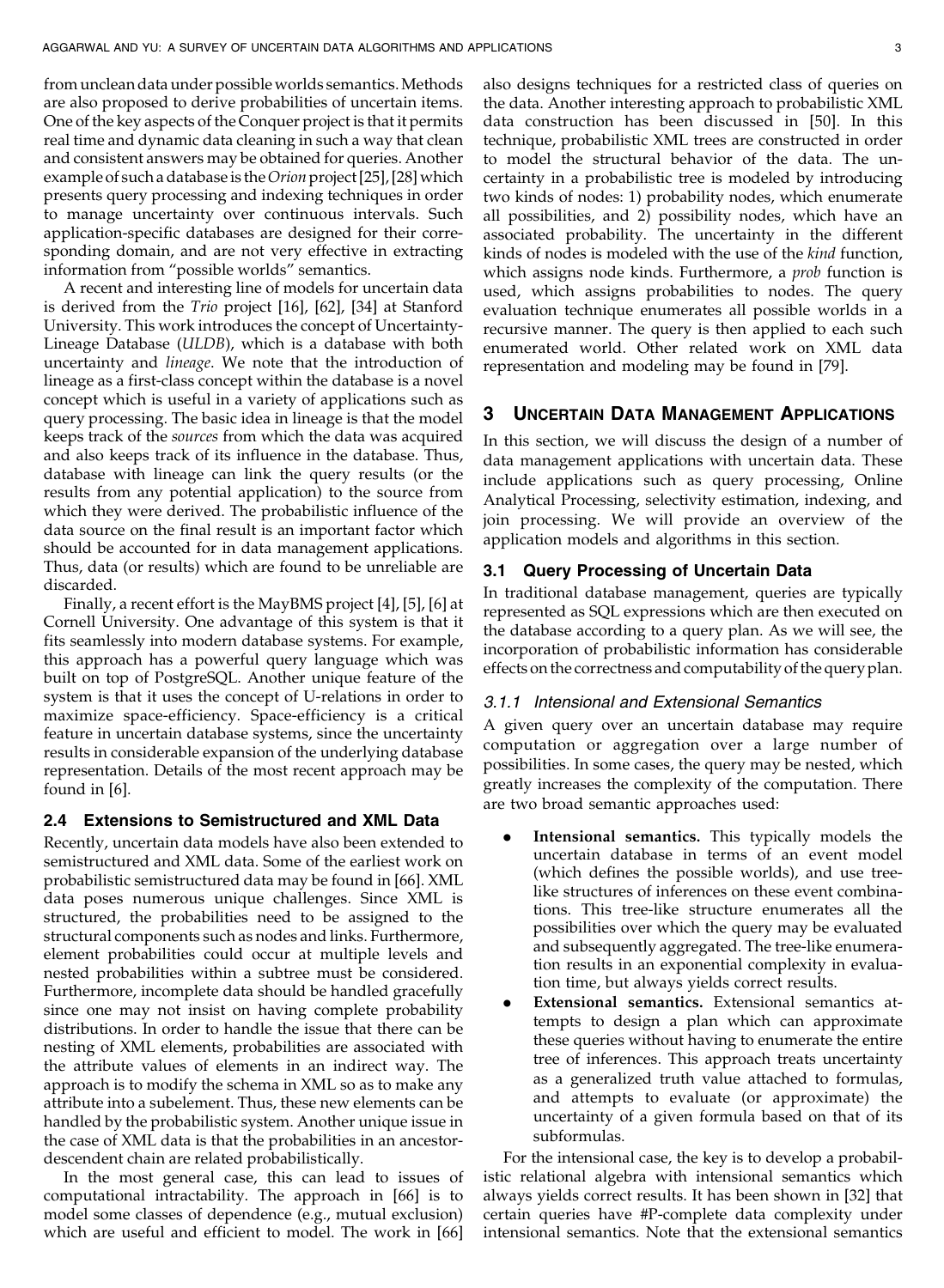approach is mostly useful for simple expressions. When the relations are more complicated or nested, there may be dependencies in the underlying query results, which cannot be evaluated easily. Since intensional semantics uses a comprehensive enumeration-based approach, it always yields correct results, whereas extensional semantics provides an efficient heuristic, which is useful only when it works approximately or correctly. In order to understand this point, consider a possible worlds model of a database drawn from k possible tuples  $s_1, s_2, \ldots, s_k$ , each of which have probability of presence in the database equal to 0.2. The aim is to compute the probability that both  $s_1$  and  $s_2$  are present in the database. An intensional plan would therefore require us to explicitly create the event variables  $e(s_1)$ ,  $e(s_2)$  for  $s_1$  and  $s_2$ and compute the probability  $P(e(s_1) \cap e(s_2))$ . Note that each of the variables  $e(s_1)$  and  $e(s_2)$  will depend upon how the underlying database is modeled in terms of events, and will evaluate into a tree-like structure of inferences over possible worlds of events. An accurate and efficient extensional plan may not be possible in this case. On the other hand, if the correlations among different tuples are extremely weak or absent, then an efficient extensional plan would simply compute this probability as  $P(s_1) * P(s_2) = 0.04$ .

Clearly, a general method is required to reduce the query evaluation complexity in relational databases. One of the earliest techniques for adding probabilistic information into query evaluation was discussed in [41]. This model is a generalization of the standard relational model. In this model, probabilistic relations are treated as generalizations of deterministic relations. Thus, even though deterministic models allow binary tuple weights, probabilistic relations allow tuple weights which can vary between 0 and 1. The basic operators of relational algebra are modified in order to take the weights into account during query processing. Thus, while applying an operator of the relational algebra, the weights of the result tuples are computed as a function of the tuple weights in the argument relation. A more recent technique proposed in [32] designs a technique in which a correct extensional plan is available. We note that since the problem is #P-complete, a correct extensional plan is not always available. However, many queries, which occur in practice, do admit a correct extensional plan. According to [32], 8 out of 10 TPC/H queries<sup>1</sup> fall into this category. For queries which do not admit a correct extensional plan, two techniques are proposed to construct results which yield approximately correct answers. A fast heuristic is designed which can avoid large errors, and a sampling-based Monte-Carlo algorithm is designed which is more expensive, but can guarantee arbitrarily small errors. In addition, the technique in [32] also extends the solution to the case of uncertain predicates on deterministic data. A different imprecision model is discussed in [33] in which only the data statistics and explicit probabilities at the data sources are used. It is shown in [33] that such imprecisions can be modeled by a certain kind of probabilistic database with complex tuples correlations. The method in [32] is then used in order to rewrite the queries for effective query resolution. We note that the work in [32] assumes tuple independence which is often not the case for a probabilistic database. In the event that

"possible worlds" semantics are used, the algorithms for query processing become much more difficult, since one needs to maintain consistency over the query answers. This problem is also related to that of determining consistent query answers in inconsistent databases [12].

#### 3.1.2 Queries with Correlations

While the work in [32] assumes tuple independence, this may not always be the case in many practical applications. For example, data from sensors [35] may be highly correlated both in terms of space and time. Furthermore, even if it is assumed that the tuples are independent, many intermediate results of queries may contain complex correlations. For examples, even the simple join-operator is not closed under tuple independence. In [73], a technique has been proposed on querying correlated tuples with the use of statistical modeling techniques. The method in [73] constructs a uniform framework which expresses uncertainties and dependencies through the use of joint probability distributions. The query evaluation problem on probabilistic databases is cast as an inference problem in probabilistic graphical models [40]. Probabilistic graphical models form a powerful class of approaches which can compactly represent and reason about complex dependency patterns involving large numbers of correlated random variables. The main idea in the use of this approach is the use of factored representations for modeling the correlations. A variety of algorithms may then be used on the probabilistic graphical model, and the exact choice of algorithm depends upon the requirements for accuracy and speed.

#### 3.1.3 Top-k Query

A related query is the top- $k$  query in which the aim is to find the top- $k$  answers for a particular query. The top- $k$ ranking is based on some scoring function in deterministic applications. However, in uncertain applications, such a clean definition does not exist, since the process of reporting a tuple in a top-k answer does not depend only on its score but also on its membership probability. A further challenge is to use possible worlds semantics which can allow complex correlations among tuples in the database. In order to deal with the issue of possible worlds semantics, the technique in [74] uses generation rules which are logical formulas that determine valid worlds. The interplay of the possible worlds semantics with top- $k$  queries requires the careful redefinition of the semantics for the query itself. For example, consider the case of a radar-controlled traffic system [74], in which the radar readings may be in error because of multiple sources of uncertainty such as interference from high-voltage lines and human identification mistakes. Some examples of deterministic top- $k$  queries are as follows:

- Determine the top- $k$  speeding cars in the last hour.
- Determine a ranking over the models of the top- $k$ speeding cars.

While these queries are clear in the deterministic case, they need to be reformulated for the case of uncertain and imprecise data. For example, all responses to the queries need to be defined in valid possible worlds in order to avoid answers inconsistent with generation rules and other

<sup>1.</sup> The TPC-H benchmark is a standard suite of decision support queries developed for benchmarking. More details can be found at http:// www.tpc.org/tpch.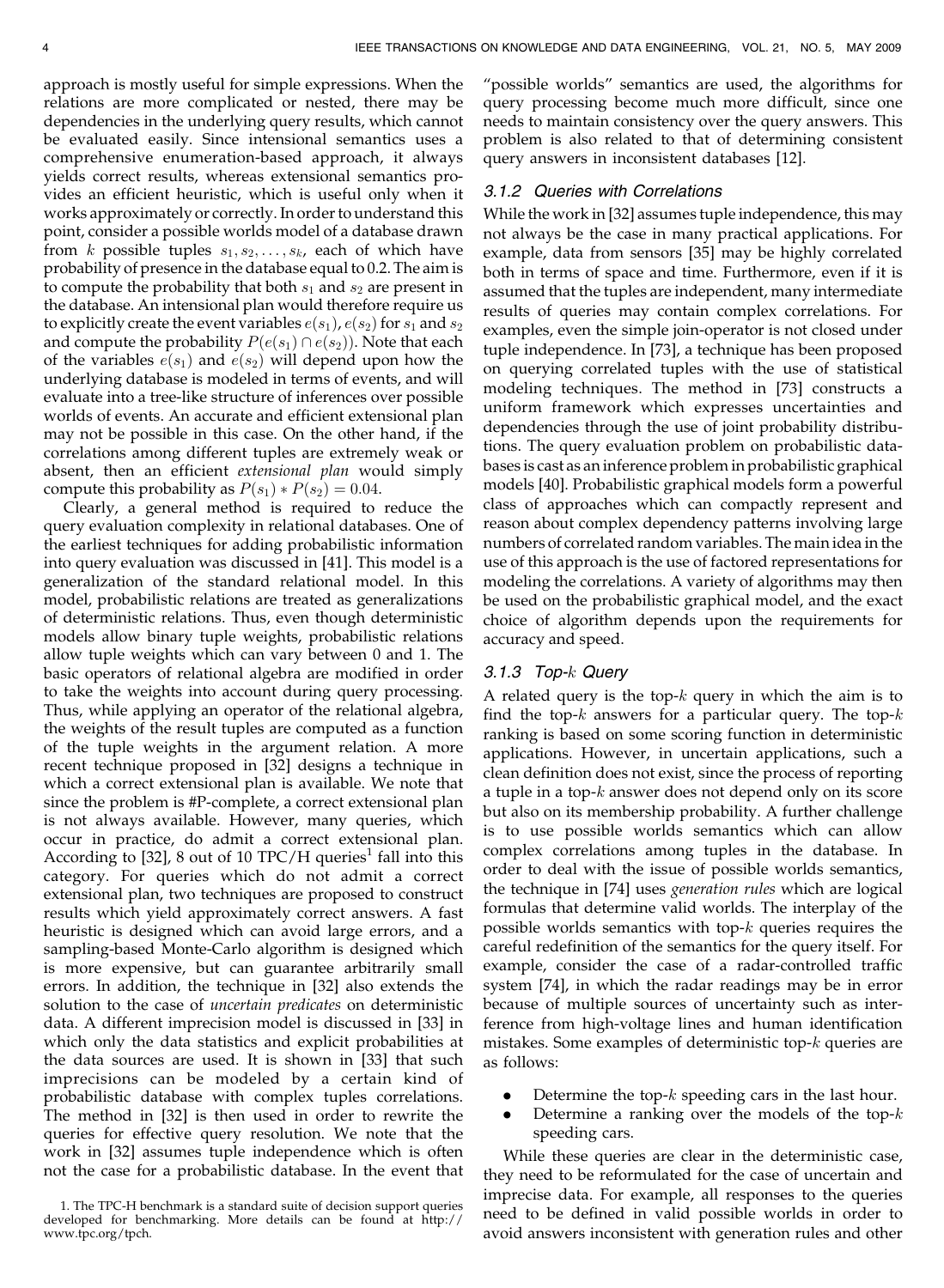database constraints. Furthermore, in the second query, one may wish to evaluate the top- $k$  query in a most probable world. The interaction between the "most probable" and the "top-k" results in different possible interpretations of uncertain top-k queries:

- The top- $k$  tuples in the "most probable" world.
- The "most probable top- $k$ " tuples that belong to valid possible worlds.
- . The set of "most probable top-ith" tuples across all possible worlds, where  $i = 1, \ldots, k$ .

We note that the interpretations of the queries above involve both ranking and aggregations across possible worlds. The work in [74] models uncertain top- $k$  queries as a state-space search problem, and introduces several space navigation algorithms with optimality guarantees on the number of accessed tuples in order to find the most probable top-k answers. In order to model the state-space probabilities, a Rule Engine is used, which is responsible for computing the state-space probabilities. This Rule Engine can be modeled in the form of a Bayesian Network [40]. The work in [74] also creates a framework for integrating space navigation algorithms and data access methods for leveraging existing DBMS technologies. One key result presented in [74] is that among all sequential access methods, the retrieval of tuples in the order of their scores leads to the least possible number of accessed tuples to answer uncertain top-k queries.

# 3.1.4 The OLAP Model

One interesting data model for query processing is that of the OLAP model. The queries which are most relevant to the OLAP setting are aggregation queries, in which one attempts to aggregate a particular function of the data on a part of the data cube. The earliest work in the aggregation setting was discussed in [23], [59], [70], and [71]. Much of this work does not relate directly to OLAP queries in the sense that while they provide aggregation functions, they do not use the domain hierarchies which are inherent in the OLAP environment. The earliest work in the OLAP setting was discussed in [64], which considers the semantics of aggregate queries in an uncertain environment. However, this technique does not consider the implications of an OLAP setting which uses domain hierarchies in order to define the data.

In [20], a crisp set of criteria has been identified in order to handle ambiguity. The criteria which are identified in [20] are as follows:

- . Consistency. This criterion discusses the concept of consistency from the OLAP perspective. This accounts for the relationship between similar queries which are issued at related nodes in a domain hierarchy in order to meet users' intuitive expectations as they navigate up and down the hierarchy. For example, for the case of a SUM query, the SUM for a query region should be equal to the value obtained by adding the results of SUM for the query subregions that partition the region.
- . Faithfulness. This captures the notion that more precise data should lead to more accurate results. For example, for a SUM query over nonnegative measures, as the imprecision in the data increases

and grows outside the query region, it is expected that the result of the SUM query should be nonincreasing.

. Correlation-preservation. This requires that the correlation properties of the data should not be affected by the allocation of ambiguous data records. For example, the computation of the SUM under a tuple-specific constraint will be affected by the correlations among different tuples.

In order to model the uncertainty, the work in [20] relaxes the restriction that the dimension attributes must be assigned leaf-level values from the domain hierarchy. For example, we can denote that a repair took place in Texas without specifying a city explicitly. This has implications for how queries are answered: if a query aggregates repair costs in Austin, should the example repair be included, and how? The second extension is to introduce a new measure attribute which represents uncertainty. This is in the form of a probability distribution function over the base domain. Two broad approaches are proposed in [20] in order to deal with these different kinds of uncertainty:

- Query allocation. In this case, data which is assigned to higher levels of the hierarchy needs to be allocated to lower level leaf nodes by partial assignment. This partial assignment is captured by the weights on the assignment to nodes of different level. For response consistency, it is reasonable to expect that this assignment should be query independent.
- . Aggregating uncertain measures. In this case, the query needs to aggregate over different probability density functions. The problem of aggregating pdfs is closely related to a problem studied in the statistics literature, which is that of opinion pooling [44]. The opinion-pooling problem is to form a consensus opinion from a given set of opinions  $\theta.$  The set of opinions as well as the consensus opinion are presented as pdfs over a discrete domain O.

The work in [20] also allows a possible worlds interpretation of a database  $D$  containing imprecise facts, as a prelude to defining query semantics. If an imprecise fact  $r$  maps onto a region  $R$  of cells, then each cell in  $R$  represents a possible completion of  $r$  that eliminates the imprecision in  $r$ . More details may be found in [20]. Since imprecise data can often contain domain constraints in order to avoid inconsistency, a key issue is the extension of this model to the constrained case. In [21], the regularities in the constraint space are captured with the use of a constraint hypergraph in order to provide efficient answers to such queries.

# 3.2 Indexing Uncertain Data

The problem of indexing uncertain data arises frequently in the context of several application domains such as moving trajectories or sensor data. In such cases, the data is updated only periodically in the index, and therefore the current attribute values cannot be known exactly; they can only be estimated. There are many different kinds of queries which can be resolved with the use of index structures:

Range queries. In range queries, the aim is to find all the objects in a given range. Since the objects are uncertain, their exact positions cannot be known, and hence their membership in the range also cannot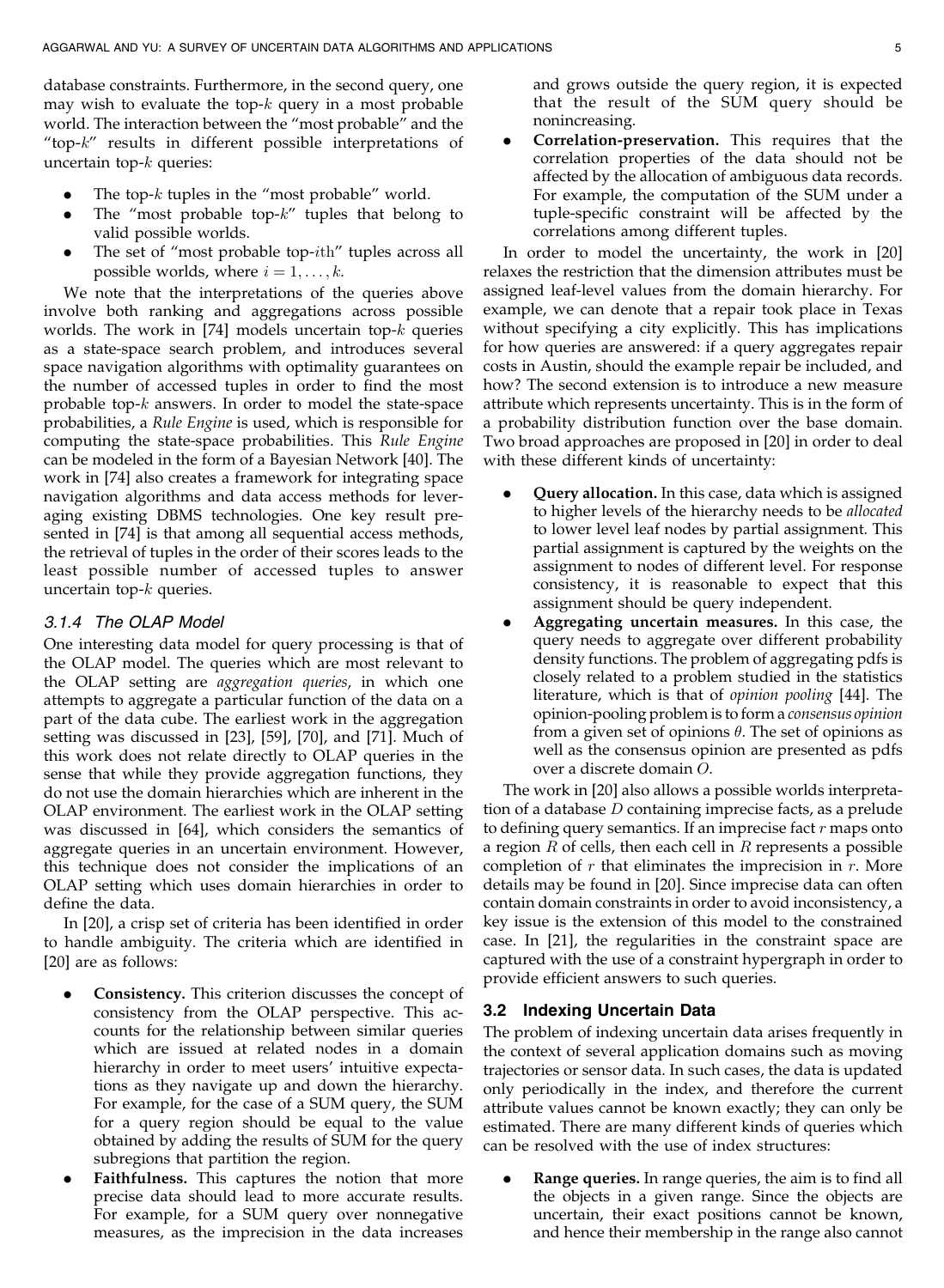be known deterministically. Therefore, a probability value is associated for each object to belong to a range. All objects whose probability of membership lies above a certain threshold are retained.

- . Nearest neighbor queries. In nearest neighbor queries, we attempt to determine the objects with the least expected nearest neighbor distance to the target. An alternative way of formulating the probabilistic nearest neighbor query is in terms of the nonzero probability that a given object is the nearest neighbor to the target.
- . Aggregate queries. In such queries, the aim is to determine the aggregate statistics from queries such as the sum or the max. Aggregate queries are inherently more difficult than other kinds of queries such as range or nearest neighbor queries because one has to account for the interplay of different objects.

In [25], a broad classification of the queries has been provided in the context of index structures. Queries can often be classified depending upon the nature of the answers. An entity-based query returns a set of objects that satisfy the condition of the query. A value-based query returns a single value, examples of which include the querying of the value of a particular dimension, or computing some statistical function of a set of objects satisfying query constraints (e.g., average, max). Another property which can be used to classify queries is whether or not aggregation is involved. In [25], broad classes of query processing techniques have been discussed for each of these different kinds of queries.

# 3.2.1 Moving Object Environments

An important domain for indexing and querying imprecise data is that of moving object environments [28]. In such environments, it is infeasible for the database tracking the movement of the objects to store the exact locations of the objects at all times. The location of an object is known with certainty only at the time of the update. Between two updates, the uncertainty of the location increases till the next update. The error in answers to queries can be controlled by limiting the level of uncertainty.

Several specific models of uncertainty are possible for the case of moving objects. One popular model for uncertainty is that, at any point in time, the moving object is within a certain distance d of its last reported position. If the object moves further than this distance, it reports its new location, and relocates its anchor point to the new reported position. Other models for uncertainty may assume specific patterns of movement such as that in a straight line. In such cases, the objects are assumed to lie in an interval along a straight line. In the case of [28], the uncertainty of a moving point is characterized in a fairly general way.

- **Definition 3.1.** An uncertainty region  $U_i(t)$  of an object  $O_i$  at time t is a closed region such that  $O_i$  can be found only in this region.
- **Definition 3.2.** The uncertainty density function  $f_i(x, y, t)$  is the probability density function of the object  $O_i$  at location  $(x, y)$ and time t. This uncertainty function has a value of 0 outside  $U_i(t)$ .

We note that this is a fairly general model of uncertainty in that it does not assume any specific behavior of the object inside  $U_i(t)$ .

Aside from the standard range query, the work in [28] also tackles the probabilistic nearest neighbor query. In the probabilistic nearest neighbor query, the aim is to determine probabilistic candidates for the nearest neighbor of a given target along with corresponding probability values.

The process of responding to a probabilistic range query is fairly straightforward. In this case, the probability density function is integrated over the entire range of the query. All objects for which this probability value lies above a certain threshold are reported.

The technique for processing a probabilistic nearest neighbor query involves evaluating the probability of each object being closest to the query point. One of the key challenges of the nearest neighbor query is that unlike the probabilistic range query, one cannot determine the probability for an object independent of the other points. The solution basically comprises the steps of *projection*, *pruning*, bounding, and evaluation. These steps are summarized as follows:

- Projection. In this phase, the uncertainty region of each moving object is computed based on the uncertainty model used by the application. The shapes of the uncertainty regions are determined by the uncertainty model used, the last recorded position of the object  $O_i$ , the time elapsed since the last update, and the maximum speeds of the objects.
- **Pruning phase.** This allows us to explicitly prune some of the objects without having to go through the expensive process of computing nearest neighbor probabilities. For example, if the shortest distance of the target to one uncertain region is greater than the corresponding longest distance of the target to another region, then it is possible to prune the former. Therefore, the key to the algorithm is to find  $f$ , the minimum of the longest distances of the uncertainty regions from the target  $q$ . Then, any object for which the shortest distance to the target  $q$ is larger than  $f$  is eliminated.
- Bounding phase. The pruning can be extended to portions of uncertainty regions which cannot be completely pruned. For each element, there is no need to examine all portions of the uncertainty region. It is necessary to only look at the regions that are located no farther than  $f$  from the target point  $q$ . This can be conceptually achieved by drawing a bounding circle  $C$  of radius  $f$  centered at  $q$ . Any portion of the uncertainty region outside  $C$  can be ignored.
- . Evaluation phase. In this phase, one calculates for each object, the probability that it is indeed the nearest neighbor to the target O. The solution is based on the fact that the probability of an object  $o$  being the nearest neighbor with distance  $r$  to the target  $q$  is given by the probability of  $o$  being at a distance  $r$  from  $q$  times the probability that every other object is at a distance  $r$  or larger from  $q$ . This value can then be integrated over different values of r.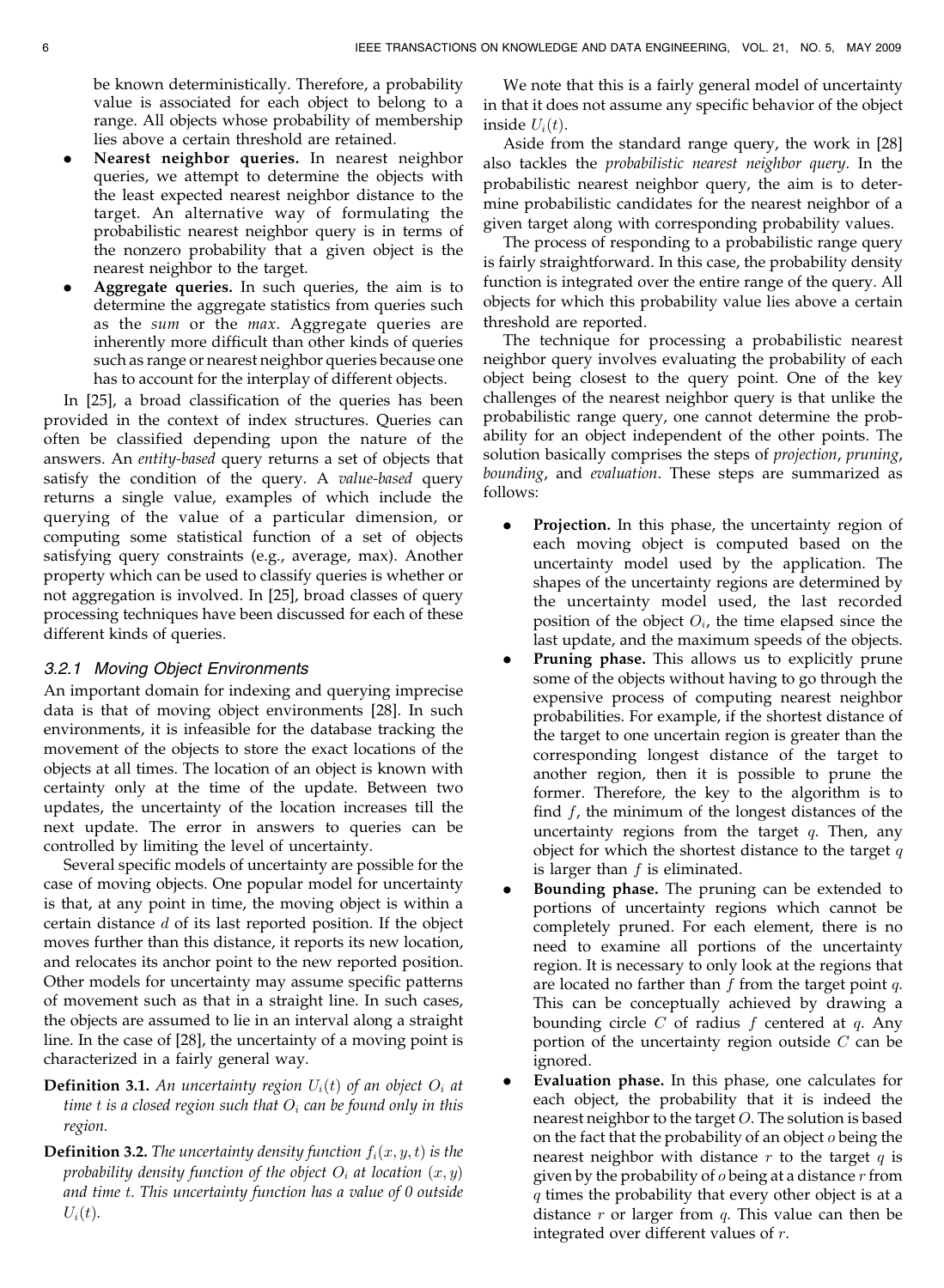# 3.2.2 Probabilistic Threshold Queries

A related work in [24] proposes the concept of probabilistic threshold queries. In such queries, the aim is to determine all objects whose behavior satisfies certain conditions with a minimum probability. The formal definition is as follows:

**Definition 3.3.** Given a closed interval  $[c, d]$ , where  $c, d \in \mathcal{R}$  and  $c \le d$ , a probabilistic threshold query returns a set of tuples  $T_{i}$ , such that the probability  $p_i$  that  $T_i.a$  is inside  $[c, d]$ , is greater than or equal to p, where  $0 \le p \le 1$ . We note that  $T_i$  a represents the probability attribute of tuple  $T_i$ .

Thus, a probabilistic threshold query can be treated as a range query, which operates on probabilistic uncertainty information, and returns items whose probabilities of satisfying the query exceed  $p$ .

A number of index structures have been proposed in [24] in order to resolve this query. A naive way of evaluating the query is to first find all the tuples whose uncertainty intervals have some overlap with the corresponding range. Once these tuples have been determined, the corresponding probability of intersection can be determined in a straightforward way. In order to find all the tuples which intersect over a given range, it is necessary to build an index structure over different intervals, and apply a range search over the index for the prespecified interval. This can unfortunately be quite inefficient. The second problem is that of the probability of each element in the data needs to be evaluated. If many items overlap with the specified interval, but only a few have probability of inclusion greater than  $p$ , then this can be quite inefficient.

A different solution proposed in [24] is referred to as Probability Threshold Indexing. This index structure is essentially based on a modification of a 1D R-Tree, where probability information is augmented to its internal nodes in order to facilitate pruning. In a traditional R-Tree, a range query is resolved by examining only those nodes of the tree which intersect with the user-specified range. This idea can be generalized by constructing tighter bounds (called x-bounds) than the Minimum Bounding Rectangle (MBR) of each node. Let  $M_i$  denote the MBR/uncertainty interval represented by the jth node of an R-Tree, ordered by preorder traversal. Then, the x-bound of  $M_i$  is defined as follows:

**Definition 3.4.** An x-bound of an MBR/uncertainty interval  $M_j$ is a pair of lines, namely left-x-bound (denoted by  $M_i.lb(x)$ ) and right-x-bound (denoted by  $M_j$ .rb $(x)$ ). Every uncertain object contained in this MBR is guaranteed to have a probability of at most x (where  $0 \le x \le 1$ ) of being left of the left-x-bound and also guaranteed to have a probability of at most x of being right of the right-x-bound.

We note that this kind of bound is a generalization of the concept of the MBR. This is because the MBR of an internal node can be viewed as a 0-bound. This is because it guarantees that all intervals in the node are contained in it with probability 1.

The purpose of storing the information of the  $x$ -bound of a node is to avoid investigating the contents of a node. This saves I/O costs during index exploration. The presence of the x-bound allows us to decide whether an internal node contains any qualifying MBRs without further probing into

the subtrees of this node. Let  $p$  be the threshold probability for the query. The two necessary pruning conditions (both conditions must hold) for node  $M_i$  to be pruned with the use of the  $x$ -bound are as follows:

 $M_j$  can be pruned if  $[a, b]$  does not intersect leftx-bound or right-x-bound of  $M_i$ , i.e., either  $b < M_j.lb(x)$  or  $a > M_j.rb(x)$ .



In the event that the above conditions do not hold, the internal contents of node  $M_i$  are examined and further exploration of the tree is resumed. It has been shown in [24] that the probability threshold query (PTQ) index is quite efficient when the threshold  $p$  is fixed a priori across all queries. When the threshold  $p$  varies, then the index continues to be experimentally efficient on the average, though the actual behavior mat vary quite a bit across different queries.

# 3.2.3 Uncertain Categorical Data

A method for indexing uncertain categorical data has been discussed in [76]. The definition used in [76] for the categorical data domain is as follows:

Definition 3.5. Given a discrete categorical domain  $D = \{d_1, \ldots, d_N\}$ , an uncertain discrete attribute (UDA) u is a probability distribution over D. It can be represented by the probability vector  $u.P = \{p_1, \ldots, p_N\}$  such that  $Pr(u = d_i) = u.p_i.$ 

The probability that two uncertain attribute values are equal can be computed by calculating the corresponding equality probability over all possible uncertain values. Therefore, we have the following.

**Observation 3.1.** Given two UDAs  $u$  and  $v$ , the probability that they are equal is given by  $Pr(u = v) = \sum_{i=1}^{N} u \cdot p_i \times v \cdot p_i$ .

Analogous to the notion of equality of value is distributional similarity. The distance function may be defined in terms of the  $L_1$  function, the  $L_2$  function, or the Kullback-Leibler distance function. The kinds of queries resolved by the technique in [76] are as follows:

- Probabilistic equality query (PEQ). Given a UDA  $q$ , and a relation  $R$  with a UDA  $a$ , the query returns all tuples  $t$  from  $R$  along with probability values, such that the probability value  $Pr(q = t.a) \geq 0$ .
- . Probabilistic equality threshold query (PETQ). Given a UDA  $q$ , a relation  $R$  with UDA  $a$ , and a threshold  $\tau$ ,  $\tau \geq 0$ . The answer to the query is all tuples t from R such that  $Pr(q = t.a) \geq \tau$ .
- . Distributional similarity threshold query (DSTQ). Given a UDA  $q$ , a relation  $R$  with UDA  $a$ , a threshold  $\tau_d$ , and a divergence function F, DSTQ returns all tuples t from R such that  $F(q, t.a) \leq \tau_d$ .
- . Probabilistic equality threshold join (PETJ). Given two uncertain relations  $R$ ,  $S$ , both with UDAs  $a$ ,  $b$ , respectively; relation  $R \bowtie_{R_n = S_h, \tau} S$  consists of all pairs of tuples  $r$ ,  $s$  from  $R$ ,  $S$ , respectively, such that  $Pr(r.a = s.b) \geq \tau.$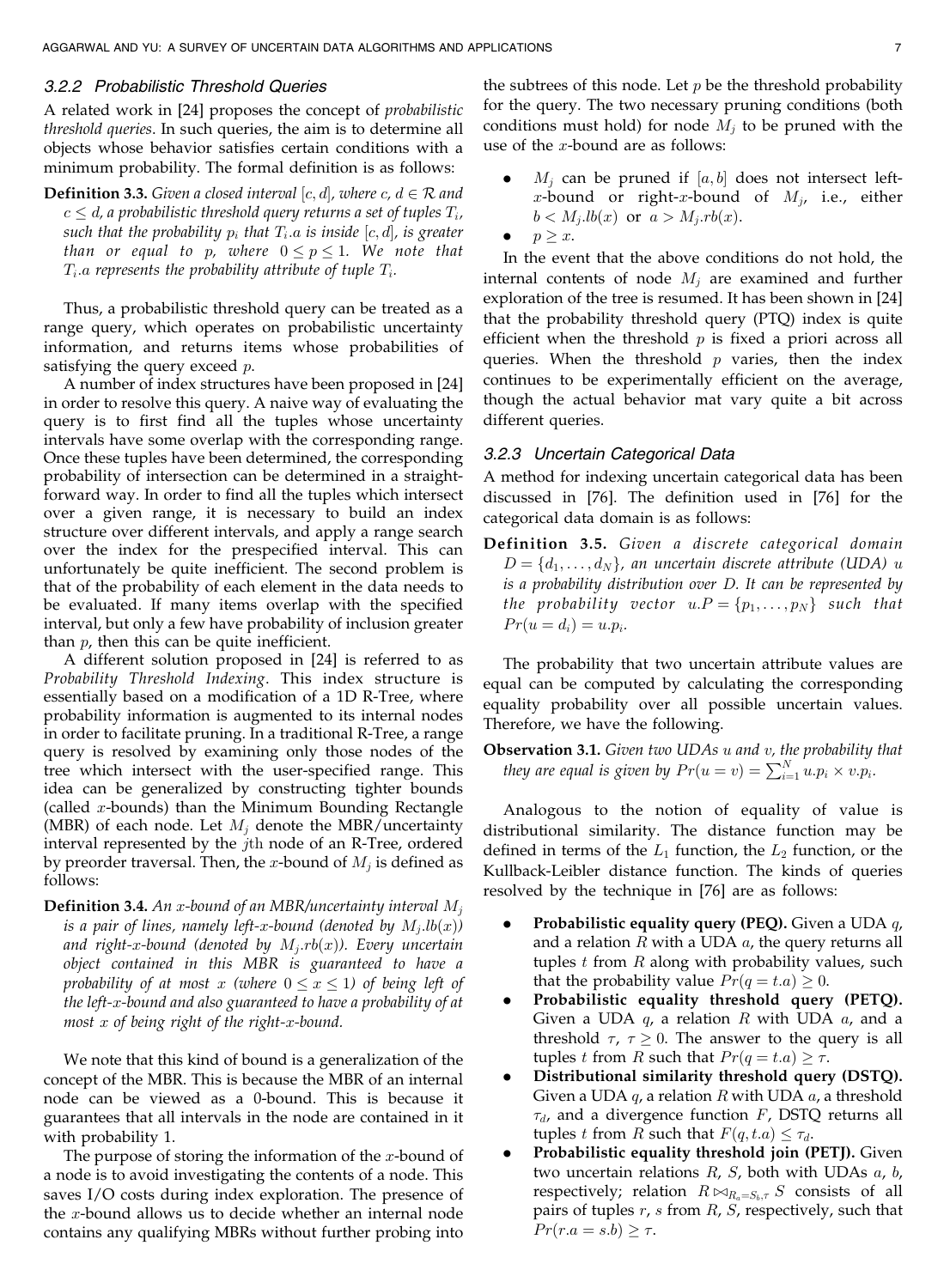In [76], two separate index structures are proposed in order to resolve the queries on categorical uncertain data. The first index is the probabilistic inverted index. In the probabilistic inverted index, for each value in the categorical domain, a list of the tuple-ids is stored, which have a nonzero probability of taking on that particular value. Along with each tuple-id, this probability value is also stored. The inner lists containing the tuple-ids are often organized as a dynamic structure such as the B-Tree in order to facilitate insertions and deletions. As in any inverted index, the insertion and deletion are extremely straightforward. One only needs to determine the corresponding list(s), and insert or delete the corresponding tuple-id.

The inverted index can be used in conjunction with various pruning techniques in order to answer PETQs. The first step is to determine all the tuples in the different inverted lists which match the target parameters of the query. From these candidate tuples, only those which qualify more than the threshold are retained. A variety of other pruning techniques can be used in order to improve the efficiency of the different queries. The different techniques discussed in [76] include row pruning, column pruning, and approaches which examine the lists in a highest-probability first fashion. The effectiveness of these different techniques for different kinds of queries is discussed in [76].

# 3.2.4 Probabilistic Distribution R-Tree

Next, we will discuss the probabilistic distribution R-Tree which is an alternative for indexing UDAs. The broad approach is to index the vector of probability values of the possible attribute values. Thus, if there are  $N$  possible probability values then, data points are created in  $R<sup>N</sup>$ . One distinction from traditional R-Trees is that the underlying queries have very different semantics. The uncertain queries are hyperplane queries on the  $N$ -dimensional cube. The MBRs of this R-Tree are thus defined in terms of the corresponding probability values. This ensures that the essential pruning properties of R-Trees are maintained. For example, for the case of probabilistic threshold query, one can compute the maximum probability of equality for any node in the subtree by taking the maximum dot product of the target object probabilities with the corresponding probability vector from the MBR. When this value is less than the user-specified threshold, the corresponding subtree can be pruned. The two different index structures for categorical data have been tested in [76]. The results suggest that neither of the two techniques emerges as a clear winner, and either of the techniques may perform better depending upon the nature of the query and the underlying data.

#### 3.2.5 Other Work

Most of the above techniques make certain assumptions about the underlying probability distributions. An interesting technique discussed in [77] examines the problem for the case of arbitrary probability density functions. In this case, a general assumption is made about the probability distribution functions, in the sense that they are not all assumed to be even of the same type. For example, the uncertainty function for one object could be uniform, whereas the uncertainty function for another object could be Gaussian. This makes the problem much more difficult from the point of view of indexing, search, and pruning. In [77], an index structure called the U-Tree has been proposed, which can handle such kinds of queries. Other methods for indexing arbitrary probability distributions have been discussed in [19] and [57]. Finally, an interesting method called the Gauss-Tree [18] has been proposed for the case of probabilistic feature vectors. This tree has been shown to retain effectiveness for probabilistic retrieval. A detailed discussion is beyond the scope of this survey.

## 3.3 Join Processing on Uncertain Data

In the case of join processing, techniques have been developed for probabilistic join queries and similarity joins. In the case of probabilistic join queries, it is assumed that each item is associated with a range of possible values and a probability density function, which quantifies the behavior of the data over that range. The range of values associated with the uncertain variable *a* are denoted by  $a.U=[a.l, a.r].$ Thus,  $a.l$  is the lower bound of the range and  $a.r$  is the upper bound of the range. By incorporating the notion of uncertainty into data values, imprecise answers are generated. Each join-pair is associated with a probability to indicate the likelihood that the two tuples are matched. A second kind of join [53] is the *similarity join*. Similarity is measured by the distance between the two feature vectors. The join is performed based on this distance.

## 3.3.1 Probabilistic Join Queries

Since each tuple-pair is probabilistic in nature, the join may contain a number of false positives which are typically those pairs which are associated with probability values. Each tuple-pair is associated with a probability that indicates the likelihood of the join. In order to compute these probability values, the notions of equality and inequality need to be extended to support uncertain data. We note that those join-pairs which have low probability can be discarded. This variant of probabilistic join queries are referred to as Probabilistic Threshold Join Queries. We note that the use of thresholds reduces the number of false positives, but it may also result in the introduction of false negatives. Thus, there is a tradeoff between the number of false positives and false negatives depending upon the threshold which is chosen. The reformulation of the join queries with thresholds is also helpful in improving the performance requirements of the method.

A number of pruning techniques are developed in order to improve the effectiveness of join processing. These pruning techniques are as follows: 1) Item-level pruning: In this case, two uncertain values are pruned without evaluating the probability. 2) Page-level pruning: In this case, two pages are pruned without probing into the data stored in each page. 3) Index-level pruning: In this case, the data which is stored in a subtree is pruned.

We note that a key operator in the case of joins is that of equality, since a join is performed only when the corresponding attribute values are equal. For the case of continuous data with infinitesimal resolution, this is never the case since any of the pair of attributes can take on an infinite possible number of values. Therefore, a pair of attributes are defined to be equal to one another within acceptable resolution  $c$ , if one attribute value is within  $c$  of another. Let a and b be the two join attributes. Let  $a.f(x)$ and  $b.F(x)$  represent the corresponding probability density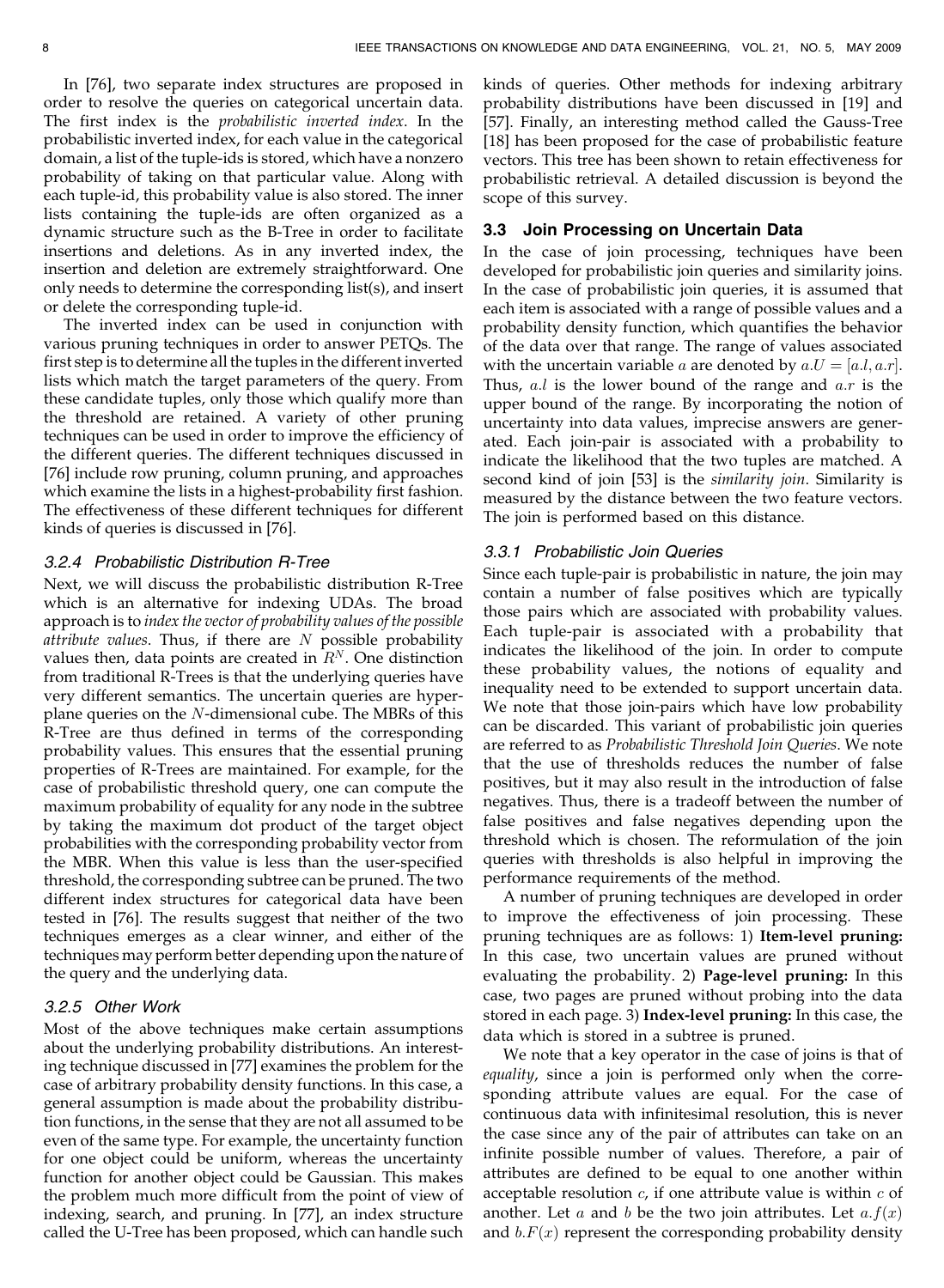and cumulative density functions, respectively. Correspondingly, the probability can be calculated as follows:

$$
P(a = c b) = \int_{-\infty}^{+\infty} a f(x) \cdot (b.F(x + c) - b.F(x - c)) dx.
$$
 (1)

For the case of the  $>$  and  $<$  operators, it is not necessary to use the resolution, and it is possible compute the corresponding probability of inequality  $P(a > b)$  and  $P(a < b)$  in a straightforward way. In order to evaluate the join, common block-nested-loop and indexed-loop can be used. The advantage of these algorithms is that they have been implemented in most database systems, and therefore only a small amount of modification is required in order to support the joins. The main difference is to use the uncertainty information in order to compute the probability of equality. For the use of probability density functions such as the uniform or the Gaussian function, closed form formulas may be obtained in order to determine the probability of equality. Subsequently, those pairs with probability less than the required threshold can be pruned.

We note that the computations of the probability of a join can sometimes be expensive when the probabilistic computations cannot be expressed in closed form. Therefore, it is often useful to be able to develop quick pruning conditions in order to exclude certain tuple pairs from the join. Suppose  $a$  and  $b$  are uncertain valued variables and  $a.U \cap b.U \neq \phi$ . Let  $l_{a,b,c}$ , be  $\max\{a.l - c, b.l - c\}$ , and let  $u_{a,b,c}$ be  $\min\{a.r + c, b.r + c\}$ . For equality and inequality, the following pruning conditions hold true:

- $P(a =_c b)$  is at most  $\min\{a \cdot F(u_{a,b,c}) a \cdot F(l_{a,b,c}),\}$  $b\cdot F(u_{a,b,c})-b\cdot F(l_{a,b,c}))\}.$
- Correspondingly, it is easy to see that  $P(a \neq_c b)$  is at least equal to the complement of the above expression.

We note that the above expressions can be computed easily as long as the cumulative density function of the expression is available either in closed or numerical form. We note that a tuple pair can be eliminated when the probability of equality is less than the user-defined threshold.

We further note that in some cases, it may not be necessary to report the explicit probabilities of the tuple joins, as long as all tuples whose join probability is above the user-defined threshold are reported. For such cases, it is only necessary to determine whether the required probability lies above a given threshold. For such cases, we can use another pruning condition.

For a pair of uncertain-valued variables  $a$  and  $b$ , it is possible to compute a bound on the corresponding probability that one is greater than the other. Specifically, the bounds are as follows:

• If 
$$
a.l \leq b.r < a.r
$$
,  $P(a > b) \geq 1 - a \cdot F(b.r)$ .

• If 
$$
a.l \leq b.l \leq a.r
$$
,  $P(a > b) \leq 1 - a \cdot F(b.l)$ .

The detailed proof of these results is described in [27]. The above two inequalities can be used for those join tuples which satisfy the preconditions described above. Depending upon the direction of the inequality, one can immediately include or exclude the corresponding join tuples from the inequality.

We note that in many of these join processing algorithms, the unit of retrieval is a page from an index structure. In such cases, one can prune the entire node of the index tree by constructing bounds on the join behavior of the nodes in the tree. By using this approach, either page-level pruning can be achieved, or index-level pruning can be achieved by using an inner level node in the index tree. A concept called the  $x$ -bound is proposed in  $[26]$ , and is used to augment the nodes of the underlying index structure. For more details, we refer the reader to [26]. Another recent method for spatial joins is discussed in [58].

#### 3.3.2 Similarity Join

The most popular similarity join is the distance-range join. In the distance-range join, we perform the join between two records, if the distance between the two does not exceed a user-defined parameter  $\epsilon$ . The natural generalization for the case of uncertain data is to compute the expected distance between two relations, and perform the join if this expected distance is less than the parameter  $\epsilon$ . This may result in considerable inaccuracies in the join computation process. This is because the expected distances are often skewed by the behavior of the tail end behavior of the probability functions of different attributes. Thus, the expected distances may not reflect the true likelihood that a given pair of records may join on a particular attribute. The result is that different joins which have similar probability of lying within the range of  $\epsilon$  may be treated inconsistently. Therefore, it has been proposed in [53] to assign a probability value to each object pair. This probability value reflects the likelihood that the object pair belongs to the join result set. Only those join pairs which have nonzero probability of belonging to the join-result set are returned. In order to define this probability, one needs to quantify whether the distance between a pair of joining attributes lies within a certain range. To do so, the method in [53] computes the probability that the distance between the pair does not exceed  $\epsilon$ . We note that in the deterministic case, when the distances are known, this distance function is the dirac-delta function. Thus, the deterministic case is a special case of the uncertain similarity join algorithm.

#### 3.4 Data Integration with Uncertainty

An important application in the context of uncertain data is that of data integration. A first approach to this problem has been discussed in [37]. In order to do so, the work in [37] introduces the concept of probabilistic schema mappings. These are defined as a set of *possible* (ordinary) mappings between a source schema and a target schema, where each possible mapping has an associated probability. It is suggested that there are two possible interpretations to probabilistic schema mappings. The first (table-specific mapping) assumes that there is a single correct mapping, but we do not know which it is. This single correct mapping applies to all tuples. In the second interpretation (tuple-specific mapping), the mapping depends upon the tuple to which it is applied.

A number of algorithms are described in [37] for answering queries in the presence of probabilistic schema mappings. It has been shown that in the case of table-specific mappings, the data complexity is PTIME, and in the case of tuple-specific mappings, the complexity is #P-complete. Therefore, the second case is much more difficult. Nevertheless, it has been shown in [37] that for large classes of real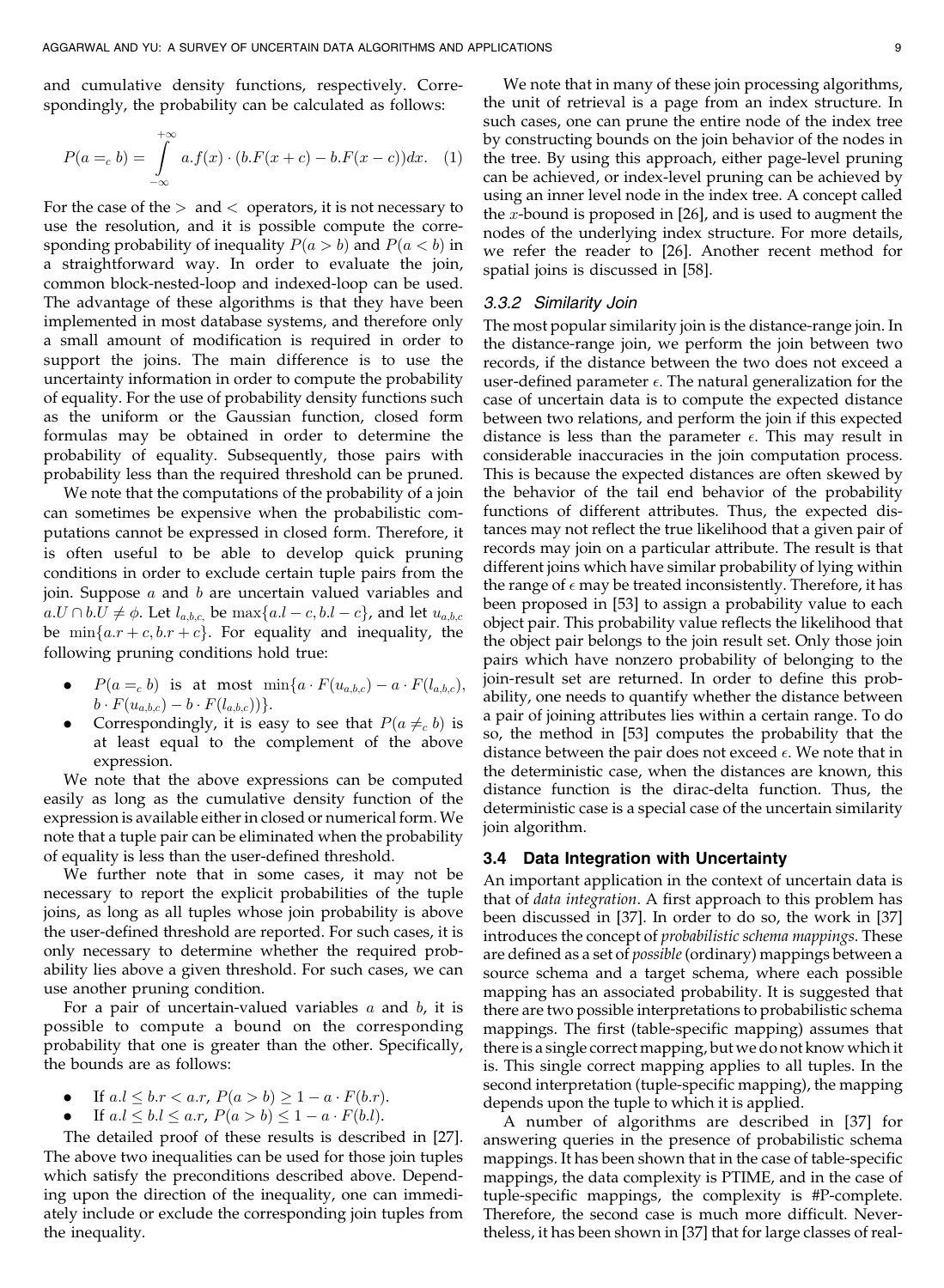world queries, it is possible to obtain all the answers in PTIME. More details on the specific algorithms may be found in [37].

## 3.5 Probabilistic Skylines on Uncertain Data

A problem which is quite relevant to the case of uncertain data is that of probabilistic skyline computation. The work in [65] provides a first approach to this problem. The problem of skyline computation is used in multicriteria decision-making applications. For example, consider the case when statistics of different NBA players are computed, such as the number of assists, rebounds, baskets, etc. It is unlikely that a single player will achieve the best performance in all respects. Therefore, the concepts of dominance and skyline are defined [65] as follows:

**Definition 3.6.** For two d-dimensional points  $u = (u_1, \ldots, u_d)$ and  $v = (v_1, \ldots, v_d)$ , u is said to dominate v, if for each  $i \in \{1, \ldots, d\}$ , we have  $u_i \le v_i$ , and for some  $i_0 \in \{1, \ldots, d\}$ , we have  $u_{i_0} < v_{i_0}$ .

The above definition assumes that smaller values are more preferable, though it is easy enough to create a definition in which larger values may be preferable for one or more of the dimensions. The concept of dominance can be used in order to formally define the concept of a skyline.

Definition 3.7. Given a set of points S, a point u is a skyline point if there exists no other point  $v \in S$  such that v dominates u. The skyline on *S* is the set of all skyline points.

Clearly, all players that lie on the skyline may be considered outstanding players. Most skyline analyses only use certain data in the form of the mean performance of the different players. In practice, the performance of a player on different criteria may vary substantially from game to game. For example, it is known that most players are far more effective, when playing on their home court. Therefore, it is possible to improve the quality of the analysis by using uncertainty information.

The key challenge in skyline computation is to capture the dominance relationship between uncertain objects. Therefore, the concept of probabilistic skyline was proposed in [65]. In this case, the probability of an object being in the skyline is the probability that the object is not dominated by any other objects.

# **Definition 3.8.** Given a probability threshold  $p$  ( $0 \le p \le 1$ ), the p-skyline is the set of uncertain objects, such that each of them has probability of at least p to be in the skyline.

Constructing a probabilistic skyline is much more complicated, because in many applications, the probability density function of uncertain data objects is not available explicitly. Only a set of instances are collected in order to approximate the probability density function. For example, in the case of the NBA example, the instances correspond to the game-by-game performance of a particular player, whereas the uncertain object corresponds to the distribution of a particular player's performance. One possible solution is to apply the skyline approach on the entire collected set of instances. However, this can be inefficient in practice, when the set of collected instances are very large compared to the underlying objects on which the skylines are computed.

In [65], two algorithms are proposed. The first is a bottom-up algorithm which computes the skyline probabilities of some selected instances of objects, and uses those instances to prune other instances and uncertain objects effectively. The second is a top-down algorithm which recursively partitions the instances of uncertain objects into subsets, and prunes subsets and objects aggressively. Both the top-down and bottom-up algorithms use the boundingpruning-refining iteration. In the case of the bottom-up algorithm, the steps are as follows:

- . Bounding. For an instance of an uncertain data object, we compute an upper bound and lower bound of its skyline probability. Then, we can convert this bound to the skyline probability of an uncertain object.
- Pruning. If the lower bound of an uncertain object U is larger than the threshold  $p$ , then it lies in the  $p$ -skyline. If the upper bound is less than  $p$ , then  $U$ is not in the p-skyline.
- Refining. For all objects which cannot be conclusively determined to be either excluded or included in the skyline, we need to get tighter bounds for the next iteration of bounding, pruning, and refining.

An important observation here is that in this method, we compute and refine the bounds of instances of uncertain objects by selectively computing the skyline probabilities on a small subset of instances. This technique is called bottomup, since the bound computation and refinement start from instances in the bottom, and go up to skyline probabilities of objects. We refer the reader to the details of how the bounding and refinement are performed to [65].

# 4 MINING APPLICATIONS FOR UNCERTAIN DATA

Recently, a number of mining applications have been devised for the case of uncertain data. Such applications include clustering and classification. We note that the presence of uncertainty can affect the results of data mining applications significantly. For example, in the case of a classification application, an attribute which has lower uncertainty is more useful than an attribute which has a higher level of uncertainty. Similarly, in a clustering application, the attributes which have a higher level of uncertainty need to be treated differently from those which have a lower level of uncertainty.

# 4.1 Clustering Uncertain Data

The presence of uncertainty changes the nature of the underlying clusters, since it affects the distance function computations between different data points. A technique has been proposed in [51] in order to find density-based clusters from uncertain data. The key idea in this approach is to compute uncertain distances effectively between objects which are probabilistically specified. The fuzzy distance is defined in terms of the distance distribution function. This distance distribution function encodes the probability that the distances between two uncertain objects lie within a certain user-defined range. Let  $d(\overline{X}, \overline{Y})$  be the random variable representing the distance between  $\overline{X}$  and  $\overline{Y}$ . The distance distribution function is formally defined as follows:

**Definition 4.1.** Let  $\overline{X}$  and  $\overline{Y}$  be two uncertain records, and let  $p(\overline{X}, \overline{Y})$  represent the distance density function between these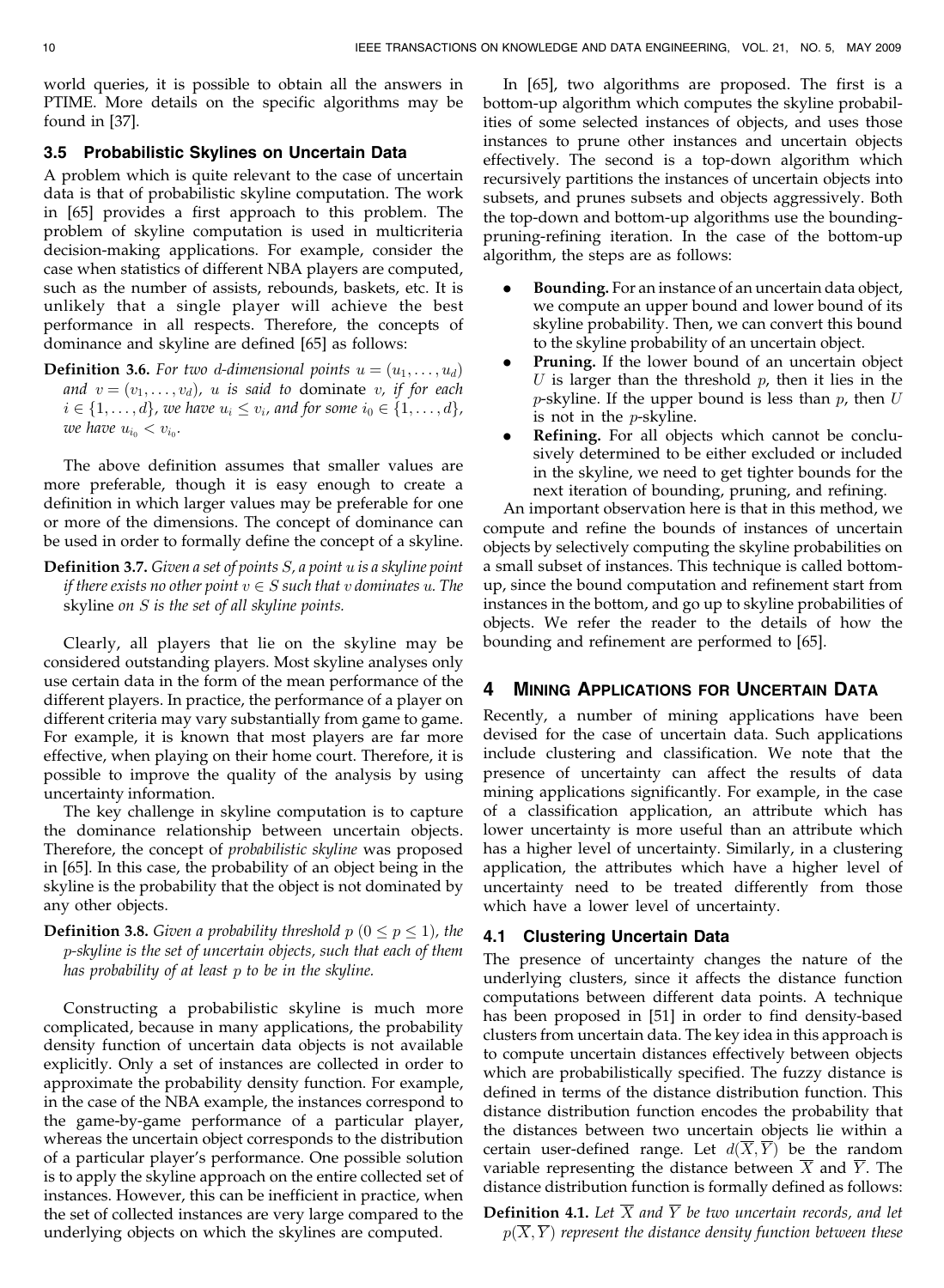

Fig. 1. Density-based profile with lower density threshold. Fig. 2. Density-based profile with higher density threshold.

objects. Then, the probability that the distance lies within the range  $(a, b)$  is given by the following relationship:

$$
P(a \le d(\overline{X}, \overline{Y}) \le b) = \int_{a}^{b} p(\overline{X}, \overline{Y})(z) dz.
$$
 (2)

Based on this technique and the distance density function, the method in [51] defines a reachability probability between two data points. This defines the probability that one data point is directly reachable from another with the use of a path, such that each point on it has density greater than a particular threshold. We note that this is a direct probabilistic extension of the deterministic reachability concept which is defined in the DBSCAN algorithm [38]. In the deterministic version of the algorithm [38], data points are grouped into clusters when they are reachable from one another by a path which is such that every point on this path has a minimum threshold data density. To this effect, the algorithm uses the condition that the  $\epsilon$ -neighborhood of a data point should contain at least  $MinPts$  data points. The algorithm starts off at a given data point and checks if the  $\epsilon$  neighborhood contains  $MinPts$  data points. If this is the case, the algorithm repeats the process for each point in this cluster and keeps adding points until no more points can be added. One can plot the density profile of a data set by plotting the number of data points in the  $\epsilon$ -neighborhood of various regions, and plotting a smoothed version of the curve. This is similar to the concept of probabilistic density estimation. Intuitively, this approach corresponds to the continuous contours of intersection between the density thresholds in Figs. 1 and 2 with the corresponding density profiles. The density threshold depends upon the value of  $MinPts$ . Note that the data points in any contiguous region will have density greater than the threshold. Note that the use of a higher density threshold (Fig. 2) results in three clusters, whereas the use of a lower density threshold results in two clusters. The fuzzy version of the DBSCAN algorithm (referred to as FDBSCAN) works in a similar way to the DBSCAN algorithm, except that the density at a given point is uncertain because of the underling uncertainty of the data points. This corresponds to the fact that the number of data points within the  $\epsilon$ -neighborhood of a given data point can be estimated only probabilistically, and is essentially an uncertain variable. Correspondingly, the reachability from one point to another is no longer deterministic, since other data points may lie within the -neighborhood of a given point with a certain probability,



which may be less than 1. Therefore, the additional constraint that the computed reachability probability must be greater than 0.5 is added. Thus, this is a generalization of the deterministic version of the algorithm in which the reachability probability is always set to 1.

Another related technique discussed in [52] is that of hierarchical density based clustering. An effective (deterministic) density based hierarchical clustering algorithm is OPTICS [13]. We note that the core idea in OPTICS is quite similar to DBSCAN and is based on the concept of reachability distance between data points. While the method in DBSCAN defines a global density parameter which is used as a threshold in order to define reachability, the work in [52] points out that different regions in the data may have different data density, as a result of which it may not be possible to define the clusters effectively with a single density parameter. Rather, many different values of the density parameter define different (hierarchical) insights about the underlying clusters. The goal is to define an implicit output in terms of ordering data points, so that when the DBSCAN is applied with this ordering, one can obtain the hierarchical clustering at any level for different values of the density parameter. The key is to ensure that the clusters at different levels of the hierarchy are consistent with one another. One observation is that clusters defined over a lower value of  $\epsilon$  are completely contained in clusters defined over a higher value of  $\epsilon$ , if the value of  $MinPts$  is not varied. Therefore, the data points are ordered based on the value of  $\epsilon$  required in order to obtain  $MinPts$  in the  $\epsilon$ -neighborhood. If the data points with smaller values of  $\epsilon$ are processed first, then it is assured that higher density regions are always processed before lower density regions. This ensures that if the DBSCAN algorithm is used for different values of  $\epsilon$  with this ordering, then a consistent result is obtained. Thus, the output of the OPTICS algorithm is not the cluster membership, but it is the order in which the data points are processed. We note that that since the OPTICS algorithm shares so many characteristics with the DBSCAN algorithm, it is fairly easy to extend the OPTICS algorithm to the uncertain case using the same approach as that was used for extending the DBSCAN algorithm. This is referred to as the FOPTICS algorithm. Note that one of the core-concepts needed to order to data points is to determine the value of  $\epsilon$  which is needed in order to obtain  $MinPts$  in the corresponding neighborhood. In the uncertain case, this value is defined probabilistically, and the corresponding expected values are used to order the data points.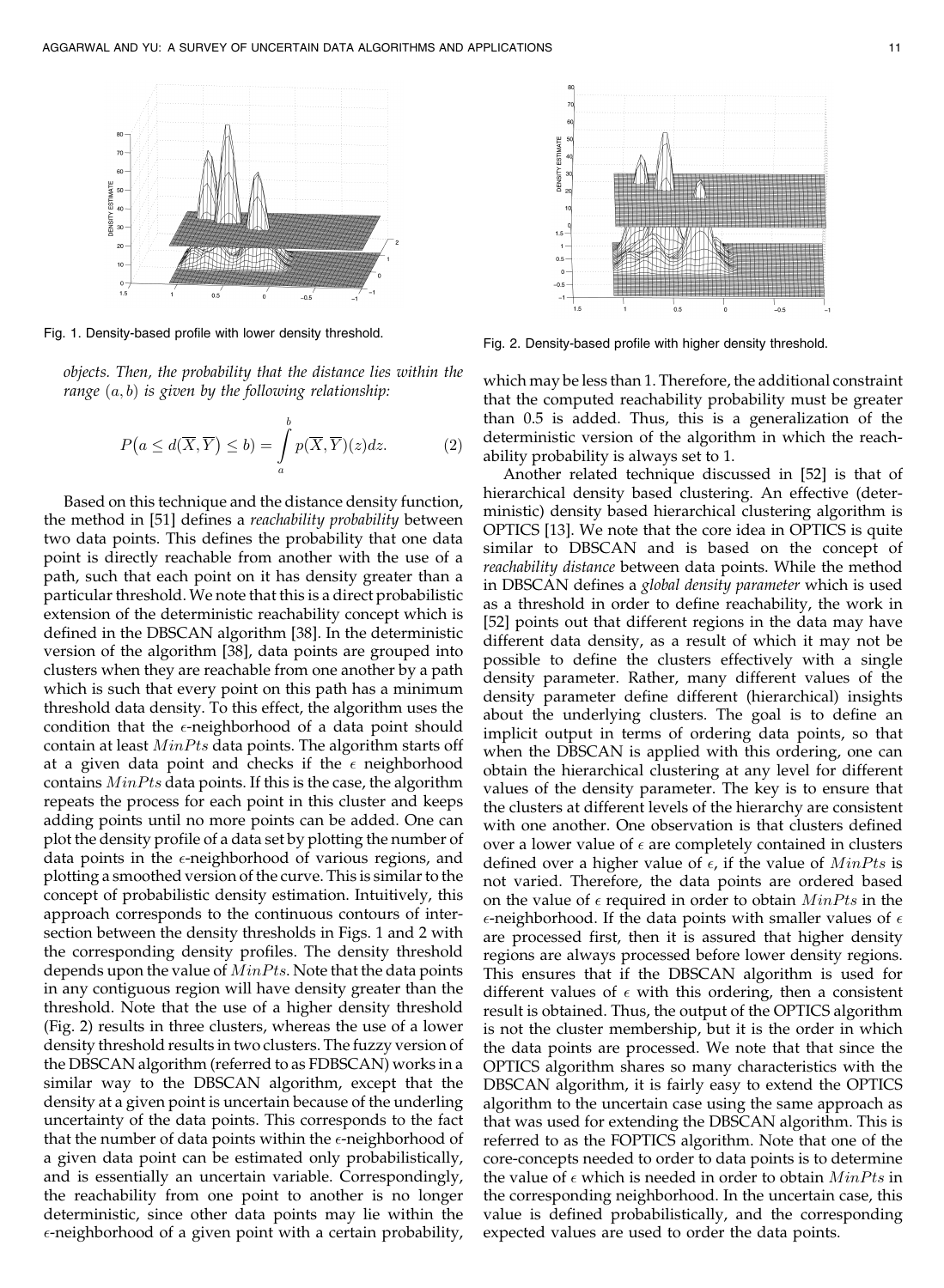Finally, a technique in [63] uses an extension of the Kmeans algorithm in order to cluster the data. This technique is referred to as the UK-means algorithm. In UK-means, an object is assigned to the cluster whose representative has the smallest expected distance to the object. We note that expected distance computation is an expensive task. Therefore, the technique in [63] uses a number of pruning operations in order to reduce the computational load. The idea here is to use branch-and-bound techniques in order to minimize the number of expected distance computations between data points and cluster representatives. The broad idea is that once an upper bound on the minimum distance of a particular data point to some cluster representative has been quantified, it is necessary to perform the computation between this point and another cluster representative, if it can be proved that the corresponding distance is greater than this bound. This approach is used to design an efficient algorithm for clustering uncertain location data.

The techniques in [51] and [63] were developed for the case of static data. Recently, the problem of clustering uncertain data has also been extended to the case of data streams [10]. In order to do so, the microclustering concept developed in [11] is extended to the uncertain case. In order to incorporate uncertainty into the clustering process, additional information about error statistics are incorporated into microclusters. It has been shown in [10] that it is possible to efficiently cluster uncertain data streams with the use of such an approach. More recently, approximation algorithms [31] have been proposed for clustering uncertain data.

# 4.2 Classification of Uncertain Data

A closely related problem is that of classification of uncertain data in which the aim is to classify a test instance into one particular label from a set of class labels. In [17], a method was proposed for support vector machine classification of uncertain data. This technique is based on a discriminative modeling approach which relies on a total least squares method. This is because the total least squares method assumes a model in which we have additive noise. However, instead of using Gaussian noise, the technique in [17] uses a simple bounded uncertainty model. Such a model has a natural and intuitive geometric interpretation. Note that the support vector machine technique functions by constructing boundaries between groups of data records. Then, the margin created by the support vector machine can be modified by using the uncertainty of the points which lie on the boundary. For example, if points on one side of the boundary have greater uncertainty, this influences the way in which the margins are adjusted by the classifier. This is because the uncertainty in the data may result in some probability that the uncertain data point is on either side of the SVM boundary. The key idea in [17] is to provide a geometric algorithm which optimizes the probabilistic separation between the two classes on both sides of the boundary. Thus, the main difference from a standard SVM approach is to use the *probability* that a given data point lies on either side of the boundary while computing the degree of separation between the two classes.

## 4.3 Frequent Pattern Mining

The problem of frequent pattern mining has also been explored in the context of uncertain data. In this model, it is assumed that each item has an existential uncertainty in



Fig. 3. Effect of uncertainty on outlier detection.

belonging to a transaction. This means that the probability of an item belonging to a particular transaction is modeled in this approach. In this case, an item set is defined to be frequent, if its expected support is at least equal to a userspecified threshold.

In order to solve this version of the frequent pattern mining problem, the *U-Apriori* algorithm is proposed which essentially mimics the Apriori algorithm, except that it performs the counting by computing the expected support of the different item sets. The expected support of a set of items in a transaction is obtained by simply multiplying the probabilities of the different items in the transaction. The approach can be made further scalable by using the concept of data trimming. In the data trimming approach, those items with very low existential probability are pruned from the data. The algorithm is then applied to the trimmed data. In [29], it has been shown that this approach can accurately mine the frequent patterns while maintaining efficiency. Further pruning tricks for improving the efficiency of frequent pattern mining algorithms may be found in [30]. Methods for finding frequent items in very large uncertain data sets or data streams may be found in [78].

#### 4.4 Outlier Detection with Uncertain Data

The problem of outlier detection has also been extended to the case of uncertain data. In the case of the outlier detection problem, differing levels of uncertainty across different dimensions may affect the determination of the outliers in the underlying data. For example, consider the case in Fig. 3, in which the contours of uncertainty for two data points  $X$ and Y are illustrated in the form of elliptical shapes. The data point  $X$  seems to be further away from the overall data distribution as compared to the data point  $Y$ . However, the contours of uncertainty are such that the data point  $X$  has a greater probability of being drawn from the overall data distribution. Correspondingly, it is possible to define the concept of an outlier in terms of the probability that a given data point is drawn from a dense region of the overall data distribution.

In order to quantify the probability that a given uncertain data point is drawn from a dense region, we define the concept of  $\eta$ -probability. The  $\eta$ -probability of a data point  $X_i$ is defined as the probability that the uncertain data point lies in a region with (overall data) density at least  $\eta$ . Since the data point is uncertain, the  $\eta$ -probability may be computed by integrating the density of the data point along the contour of the intersection of the overall density function with threshold  $\eta$ . However, this can be computationally challenging from a numerical point of view. Therefore, the  $\eta$ -probability may be estimated with the use of sampling. The idea is to draw multiple samples from the data and compute the fraction of the samples over which the density threshold is specified. This can be used to define the concept of a  $(\delta, \eta)$ -outlier.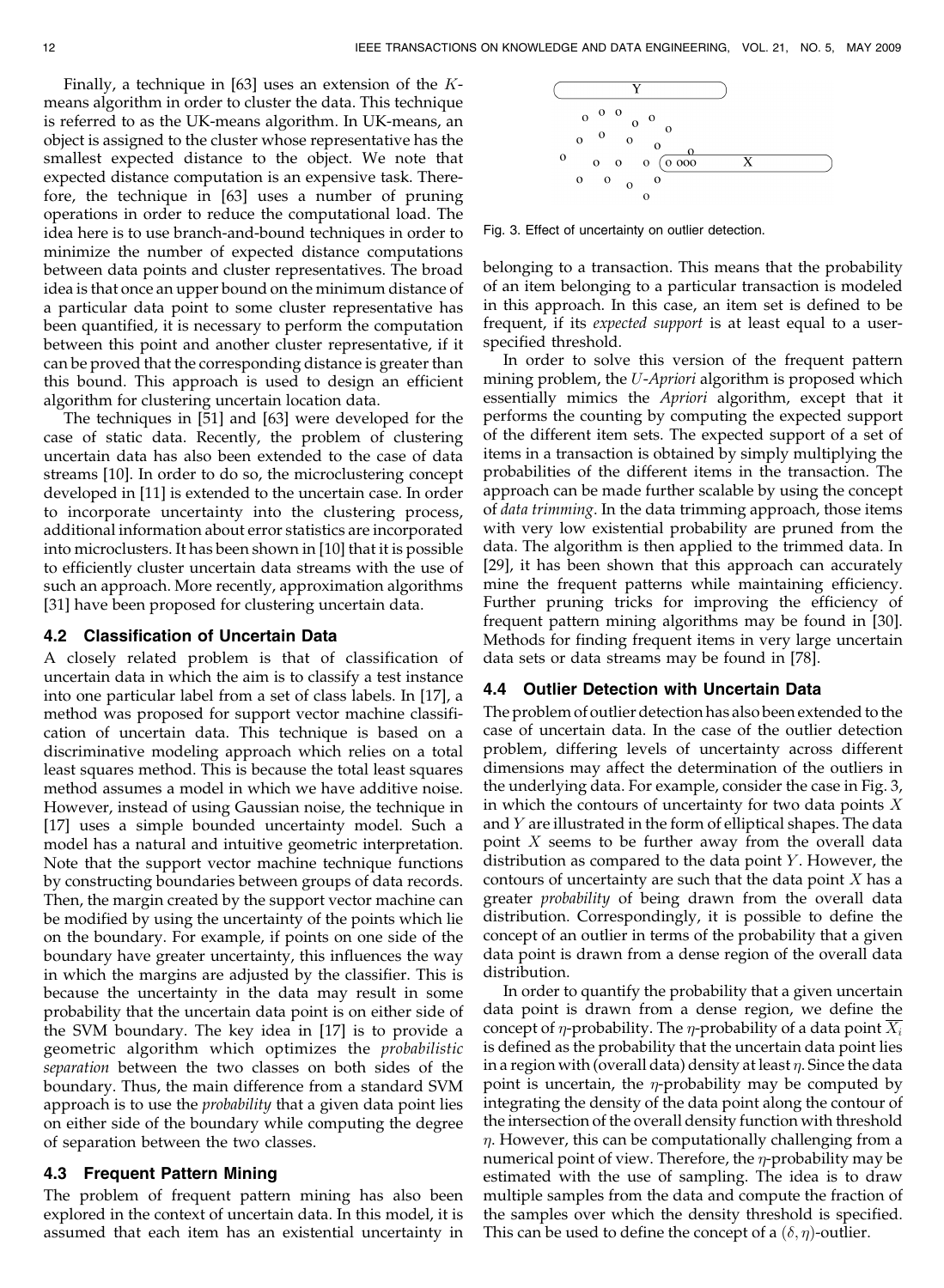**Definition 4.2.** An uncertain data point  $\overline{X_i}$  is defined to be a  $(\delta, \eta)$ -outlier, if the  $\eta$ -probability of  $\overline{X_i}$  in some subspace is less than  $\delta$ .

In order to determine the  $(\delta, \eta)$ -outliers, the algorithm of [7] explores subspaces in the data in a bottom-up fashion and determines all those data points for which the condition of Definition 4.2is satisfied. A variety of techniques for speeding up the algorithm using microclustering is also discussed in [7]. It has been shown in [7] that the approach is much more effective than deterministic algorithms for outlier detection.

## 4.5 General Approaches to Mining Uncertain Data

The techniques discussed in [17], [51], [52], and [63] are useful for working with a specific application such as clustering or classification. A different approach is to design an intermediate representation which can be used with a variety of data mining applications. A method of this nature has been proposed in [9]. In this case, a relaxed assumption is used that only the errors (in terms of standard deviation) of the records are known rather than the entire probability density function. This is a more realistic assumption of many scenarios, since it may often be possible to measure the standard deviation of an uncertain record, whereas the probability density function may be obtained only by more extensive theoretical modeling. In any case, if the pdf is available, one can still apply the method by using the derived standard deviation of the density function. It is assumed that the mean value of the ith record is denoted by  $X_i$  and the standard deviation by  $\psi_i(\cdot).$ 

In [9], the broad idea is to design an intermediate representation of the data which can then be leveraged in order to effectively perform the mining process. This intermediate representation is in the form of an adjusted density estimate. We refer to the density estimate as "adjusted," since the uncertainty is taken into account while creating the estimate. The density estimation  $\overline{f}(x)$  based on N data points and is defined as follows:

$$
\overline{f}(x) = (1/N) \cdot \sum_{i=1}^{N} \left( 1/\sqrt{2\pi} \cdot \left( h + \psi(\overline{X_i}) \right) \right) \cdot e^{\frac{-(x-X_i)^2}{\left( 2\cdot \left( h^2 + \psi(\overline{X_i})^2 \right) \right)}}. (3)
$$

The above result assumes a Gaussian-kernel for each data point. This density estimate incorporates the error information, and can be utilized for a variety of data mining tasks as follows:

- . Many density-based clustering algorithms [38] can be used in conjunction with this method. These clustering algorithms simply use a lower threshold on  $f(x)$  in order to isolate the dense (clustered) regions of the data. The technique can be used in order to isolate arbitrarily shaped clusters.
- . A related approach [7] uses upper thresholds on the density estimate  $f(x)$  in order to isolate the sparse regions in the data. This can be used for outlier detection, by reporting those data points which lie in such sparse regions.
- . In [9], it has been shown how to use this technique for classification. For a given test-instance, one determines the class-specific density at that point, and reports the class with the highest density. The density estimate can also be computed over different subspaces in order to further improve the accuracy.

In general, since density estimation encodes the summary behavior of the data, it is expected that such an approach can be used for any data mining problem which uses the aggregate data behavior in different spatial localities.

# 5 SUMMARY

The field of uncertain data management has seen a revival in recent years because of new ways of collecting data which have resulted in the need for uncertain representations. This paper surveys the broad areas of work in this rapidly expanding field. We presented the important data mining and management techniques in this field along with the key representational issues in uncertain data management. While the field will continue to expand over time, it is hoped that this survey will provide an understanding of the foundational issues and a good starting point to practitioners and researchers in focussing on the important and emerging issues in this field.

#### ACKNOWLEDGMENTS

The research of Charu C. Aggarwal was sponsored in part by the US Army Research laboratory and the UK Ministry of Defense under Agreement W911NF-06-3-0001. The views and conclusions contained in this document are those of the author and should not be interpreted as representing the official policies of the US Government, the US Army Research Laboratory, the UK Ministry of Defense, or the UK Government. The US and UK governments are authorized to reproduce and distribute reprints for Government purposes notwithstanding any copyright notice hereon.

## **REFERENCES**

- [1] S. Abiteboul, P. Kanellakis, and G. Grahne, "On the Representation and Querying of Sets of Possible Worlds," Proc. ACM SIGMOD, 1987.
- [2] Managing and Mining Uncertain Data, C. Aggarwal, ed. Springer, 2009.
- [3] P. Andritsos, A. Fuxman, and R.J. Miller, "Clean Answers over Dirty Databases: A Probabilistic Approach," Proc. 22nd IEEE Int'l Conf. Data Eng. (ICDE), 2006.
- [4] L. Antova, C. Koch, and D. Olteanu, "From Complete to
- Incomplete Information and Back," *Proc. ACM SIGMOD*, 2007.<br>[5] L. Antova, C. Koch, and D. Olteanu, "10<sup>(10<sup>6</sup>) Worlds and Beyond:</sup> Efficient Representation and Processing of Incomplete Information," Proc. 23rd IEEE Int'l Conf. Data Eng. (ICDE), 2007.
- [6] L. Antova, T. Jansen, C. Koch, and D. Olteanu, "Fast and Simple Relational Processing of Uncertain Data," Proc. 24th IEEE Int'l Conf. Data Eng. (ICDE), 2008.
- [7] C.C. Aggarwal and P.S. Yu, "Outlier Detection with Uncertain Data," Proc. SIAM Int'l Conf. Data Mining (SDM), 2008.
- [8] C.C. Aggarwal, "On Unifying Privacy and Uncertain Data Models," Proc. 24th IEEE Int'l Conf. Data Eng. (ICDE), 2008.
- [9] C.C. Aggarwal, "On Density Based Transformations for Uncertain Data Mining," Proc. 23rd IEEE Int'l Conf. Data Eng. (ICDE), 2007.
- [10] C.C. Aggarwal and P.S. Yu, "A Framework for Clustering Uncertain Data Streams," Proc. 24th IEEE Int'l Conf. Data Eng. (ICDE), 2008.
- [11] C.C. Aggarwal, J. Han, J. Wang, and P. Yu, "A Framework for Clustering Evolving Data Streams," Proc. 29th Int'l Conf. Very Large Data Bases (VLDB), 2003.
- [12] M. Arenas, L. Bertossi, and J. Chomicki, "Consistent Query Answers in Inconsistent Databases," Proc. 18th ACM Symp. Principles of Database Systems (PODS), 1999.
- [13] M. Ankerst, M.M. Breunig, H.-P. Kriegel, and J. Sander, "OPTICS: Ordering Points to Identify the Clustering Structure," Proc. ACM SIGMOD, 1999.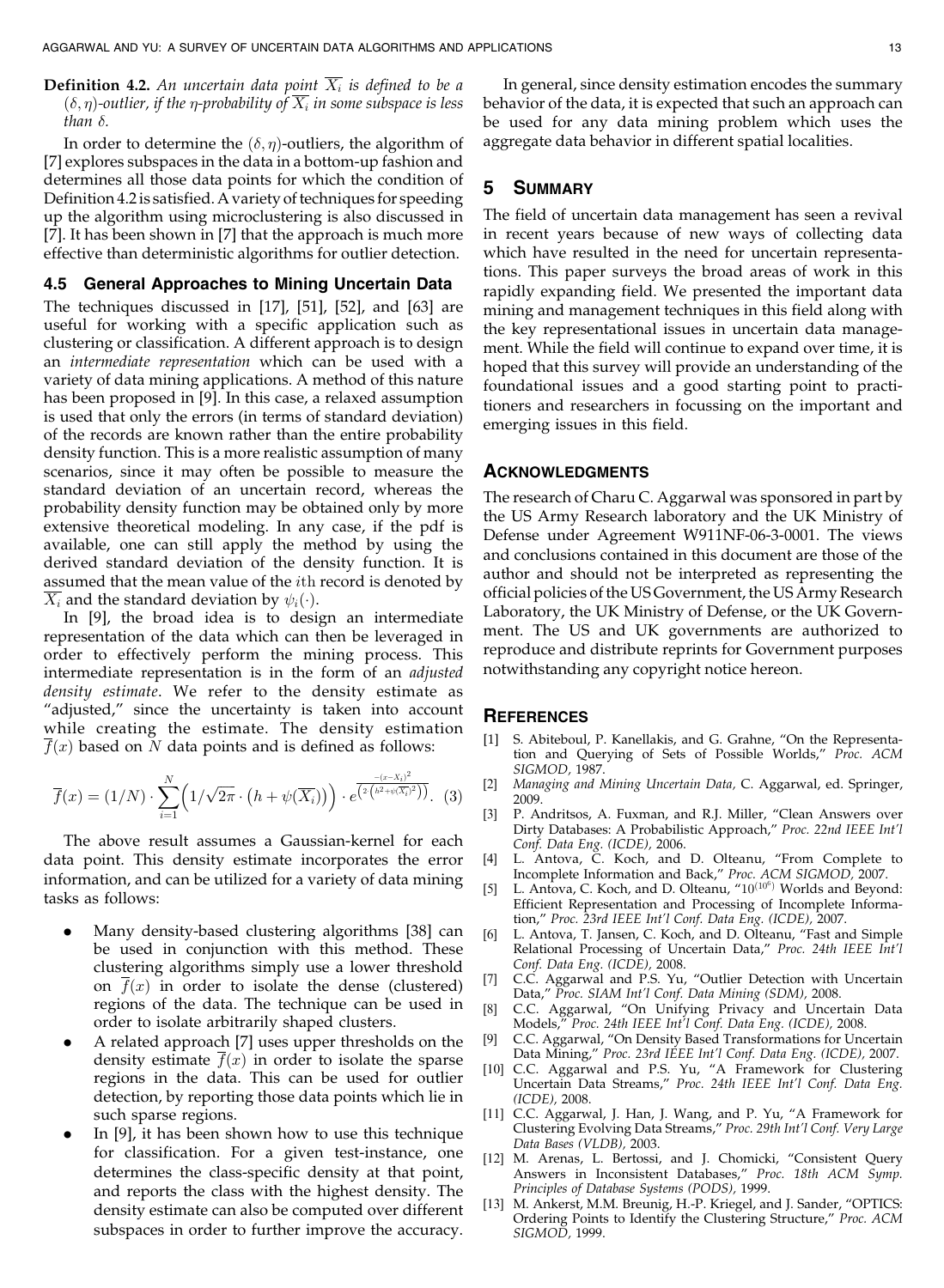- [14] D. Barbara, H. Garcia-Molina, and D. Porter, "The Management of Probabilistic Data," IEEE Trans. Knowledge and Data Eng., vol. 4, no. 5, pp. 487-502, Oct. 1992.
- [15] D. Bell, J. Guan, and S. Lee, "Generalized Union and Project Operations for Pooling Uncertain and Imprecise Information," Data and Knowledge Eng., vol. 18, no. 2, 1996.
- [16] O. Benjelloun, A. Das Sarma, A. Halevy, and J. Widom, "ULDBs: Databases with Uncertainty and Lineage," Proc. 32nd Int'l Conf. Very Large Data Bases (VLDB), 2006.
- [17] J. Bi and T. Zhang, "Support Vector Machines with Input Data Uncertainty," Proc. Advances in Neural Information Processing Systems (NIPS), 2004.
- [18] C. Bohm, A. Pryakhin, and M. Schubert, "The Gauss-Tree: Efficient Object Identification of Probabilistic Feature Vectors," Proc. 22nd IEEE Int'l Conf. Data Eng. (ICDE), 2006.
- [19] C. Bohm, P. Kunath, A. Pryakhin, and M. Schubert, "Querying Objects Modeled by Arbitrary Probability Distributions," Proc. 10th Int'l Symp. Spatial and Temporal Databases (SSTD), 2007.
- [20] D. Burdick, P. Deshpande, T.S. Jayram, R. Ramakrishnan, and S. Vaithyanathan, "OLAP over Uncertain and Imprecise Data," Proc. 31st Int'l Conf. Very Large Data Bases (VLDB '05), pp. 970-981, 2005.
- [21] D. Burdick, A. Doan, R. Ramakrishnan, and S. Vaithyanathan, "OLAP over Imprecise Data with Domain Constraints," Proc. 33rd Int'l Conf. Very Large Data Bases (VLDB), 2007.
- [22] R. Cavello and M. Pittarelli, "The Theory of Probabilistic Databases," Proc. 13th Int'l Conf. Very Large Data Bases (VLDB), 1987.
- [23] A.L.P. Chen, J.-S. Chiu, and F.S.-C. Tseng, "Evaluating Aggregate Operations over Imprecise Data," IEEE Trans. Knowledge and Data Eng., vol. 8, no. 2, pp. 273-284, Apr. 1996.
- [24] R. Cheng, Y. Xia, S. Prabhakar, R. Shah, and J. Vitter, "Efficient Indexing Methods for Probabilistic Threshold Queries over Uncertain Data," Proc. 30th Int'l Conf. Very Large Data Bases (VLDB), 2004.
- [25] R. Cheng, D. Kalashnikov, and S. Prabhakar, "Evaluating Probabilistic Queries over Imprecise Data," Proc. ACM SIGMOD, 2003.
- [26] R. Cheng, S. Singh, S. Prabhakar, R. Shah, J. Vitter, and Y. Xia, "Efficient Join Processing over Uncertain-Valued Attributes," Proc. 15th ACM Int'l Conf. Information and Knowledge Management (CIKM), 2006.
- [27] R. Cheng, Y. Xia, S. Prabhakar, R. Shah, J. Vitter, and Y. Xia, "Efficient Join Processing over Uncertain Data," Technical Report CSD TR# 05-004, Dept. of Computer Science, Purdue Univ., 2005.
- [28] R. Cheng, D. Kalashnikov, and S. Prabhakar, "Querying Imprecise Data in Moving Object Environments," IEEE Trans. Knowledge and Data Eng., vol. 16, no. 9, pp. 1112-1127, Sept. 2004.
- [29] C.-K. Chui, B. Kao, and E. Hung, "Mining Frequent Itemsets from Uncertain Data," Proc. 11th Pacific-Asia Conf. Knowledge Discovery and Data Mining (PAKDD), 2007.
- [30] C.-K. Chui and B. Kao, "A Decremental Approach for Mining Frequent Itemsets from Uncertain Data," Proc. 12th Pacific-Asia Conf. Knowledge Discovery and Data Mining (PAKDD), 2008.
- [31] G. Cormode and A. McGregor, "Approximation Algorithms for Clustering Uncertain Data," Proc. 27th ACM SIGMOD-SIGACT-SIGART Symp. Principles of Database Systems (PODS), 2008.
- [32] N. Dalvi and D. Suciu, "Efficient Query Evaluation on Probabilistic Databases," Proc. 30th Int'l Conf. Very Large Data Bases (VLDB), 2004.
- [33] N. Dalvi and D. Suciu, "Query Answering Using Statistics and Probabilistic Views," Proc. 31st Int'l Conf. Very Large Data Bases (VLDB), 2005.
- [34] A. Das Sarma, O. Benjelloun, A. Halevy, and J. Widom, "Working Models for Uncertain Data," Proc. 22nd IEEE Int'l Conf. Data Eng. (ICDE), 2006.
- [35] A. Deshpande, C. Guestrin, S. Madden, J. Hellerstein, and W. Hong, "Model-Driven Data Acquisition in Sensor Networks," Proc. 30th Int'l Conf. Very Large Data Bases (VLDB), 2004.
- [36] D. Dey and S. Sarkar, "PSQL: A Query Language for Probabilistic Relational Data," Knowledge and Data Eng., vol. 28, no. 1, pp. 107-120, 1998.
- [37] X. Dong, A. Halevy, and C. Yu, "Data Integration with Uncertainty," Proc. 33rd Int'l Conf. Very Large Data Bases (VLDB), 2007.
- [38] M. Ester, H.-P. Kriegel, J. Sander, and X. Xu, "A Density Based Algorithm for Discovering Clusters in Large Spatial Databases with Noise," Proc. Second Int'l Conf. Knowledge Discovery and Data Mining (KDD), 1996.
- [39] D. Florescu, D. Koller, and A. Levy, "Using Probabilistic Information in Data Integration," Proc. 23rd Int'l Conf. Very Large Data Bases (VLDB), 1997.
- [40] N. Friedman, L. Getoor, D. Koller, and A. Pfeffer, "Learning Probabilistic Relational Models," Proc. 16th Int'l Joint Conf. Artificial Intelligence (IJCAI), 1999.
- [41] N. Fuhr and T. Rolleke, "A Probabilistic Relational Algebra for the Integration of Information Retrieval and Database Systems," ACM Trans. Information Systems, 1997.
- [42] A. Fuxman, E. Fazli, and R.J. Miller, "Conquer: Efficient Management of Inconsistent Databases," Proc. ACM SIGMOD, 2005.
- [43] IEEE Data Eng. Bull., M. Garofalakis, and D. Suciu, eds., special issue on probabilistic data management, Mar. 2006.
- [44] C. Genest and J. Zidek, "Combining Probability Distributions: A Critique and an Annotated Bibliography," Statistical Science, vol. 1, pp. 114-148, 1986.
- [45] T. Green and V. Tannen, "Models for Incomplete and Probabilistic Information," Data Eng. Bull., vol. 29, no. 1, 2006.
- [46] G. Grahne, The Problem of Incomplete Information in Relational Databases, vol. 554, Lecture Notes in Computer Science, Springer-Verlag, 1991.
- [47] E. Hung, "ProbSem: A Probabilistic Semistructured Databases Model," technical report, Univ. of Maryland, 2002.
- [48] E. Hung, L. Getoor, and V. Subrahmanian, "PXML: A Probabilistic Semistructured Data Model and Algebra," Proc. 19th IEEE Int'l Conf. Data Eng. (ICDE), 2003.
- [49] T. Imielinski and W. Lipski Jr, "Incomplete Information in Relational Databases," J. ACM, 1984.
- [50] M. Keulen, A. Keijzer, and W. Alink, "A Probabilistic XML Approach to Data Integration," Proc. 21st IEEE Int'l Conf. Data Eng. (ICDE), 2005.
- [51] H.-P. Kriegel and M. Pfeifle, "Density-Based Clustering of Uncertain Data," Proc. 11th ACM SIGKDD Int'l Conf. Knowledge Discovery in Data Mining (KDD), 2005.
- [52] H.-P. Kriegel and M. Pfeifle, "Hierarchical Density Based Clustering of Uncertain Data," Proc. Fifth IEEE Int'l Conf. Data Mining (ICDM), 2005.
- [53] H.-P. Kriegel, P. Kunath, M. Pfeifle, and M. Renz, "Probabilistic Similarity Join over Uncertain Data," Proc. 11th Int'l Conf. Database Systems for Advanced Applications (DASFAA), 2006.
- [54] L.V.S. Lakshmanan, N. Leone, R. Ross, and V.S. Subrahmanian, "ProbView: A Flexible Database System," ACM Trans. Database Systems, vol. 22, no. 3, pp. 419-469, 1997.
- [55] S.K. Lee, "An Extended Relational Database Model for Uncertain and Imprecise Information," Proc. 18th Int'l Conf. Very Large Data Bases (VLDB), 1992.
- [56] R. Little and D. Rubin, Statistical Analysis with Missing Data. John Wiley & Sons, 1987.
- [57] V. Ljosa and A.K. Singh, "APLA: Indexing Arbitrary Probability Distributions," Proc. 23rd IEEE Int'l Conf. Data Eng. (ICDE), 2007.
- [58] V. Ljosa and A.K. Singh, "Top-k Spatial Joins of Probabilistic Objects," Proc. 24th IEEE Int'l Conf. Data Eng. (ICDE), 2008.
- [59] S.I. McClean, B.W. Scotney, and M. Shapcott, "Aggregation of Imprecise and Uncertain Information," IEEE Trans. Knowledge and Data Eng., vol. 13, no. 6, pp. 902-912, Nov./Dec. 2001.
- [60] A. Motro, "Accommodating Imprecision in Database Systems: Issues and Solutions," SIGMOD Record, vol. 19, no. 4, 1990.
- [61] A. Motro, "Sources of Uncertainty, Inconsistency, and Imprecision in Database Systems," Uncertainty Management in Information Systems, pp. 9-34, 1996.
- [62] M. Mutsuzaki, M. Theobald, A. de Keijzer, J. Widom, P. Agrawal, O. Benjelloun, A.D. Sarma, R. Murthy, and T. Sugihara, "Trio-One: Layering Uncertainty and Lineage on a Conventional DBMS," Proc. Third Biennial Conf. Innovative Data Systems Research (CIDR), 2007.
- [63] W. Ngai, B. Kao, C. Chui, R. Cheng, M. Chau, and K.Y. Yip, "Efficient Clustering of Uncertain Data," Proc. Sixth IEEE Int'l Conf. Data Mining (ICDM), 2006.
- [64] T. Pedersen, C. Jensen, and C. Dyreson, "Supporting Imprecision in Multidimensional Databases Using Granularities," Proc. 11th Int'l Conf. Scientific and Statistical Database Management (SSDBM), 1999.